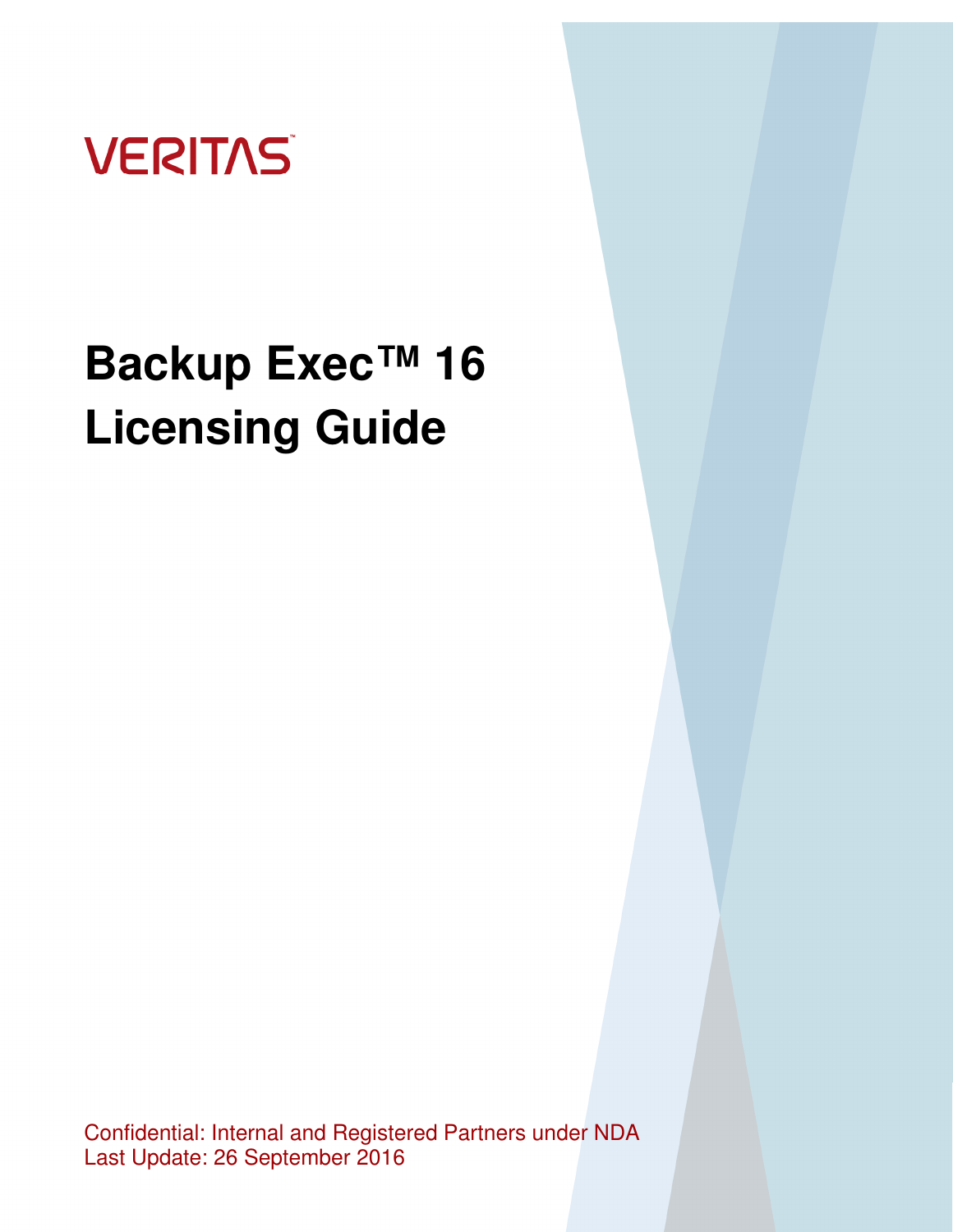## Contents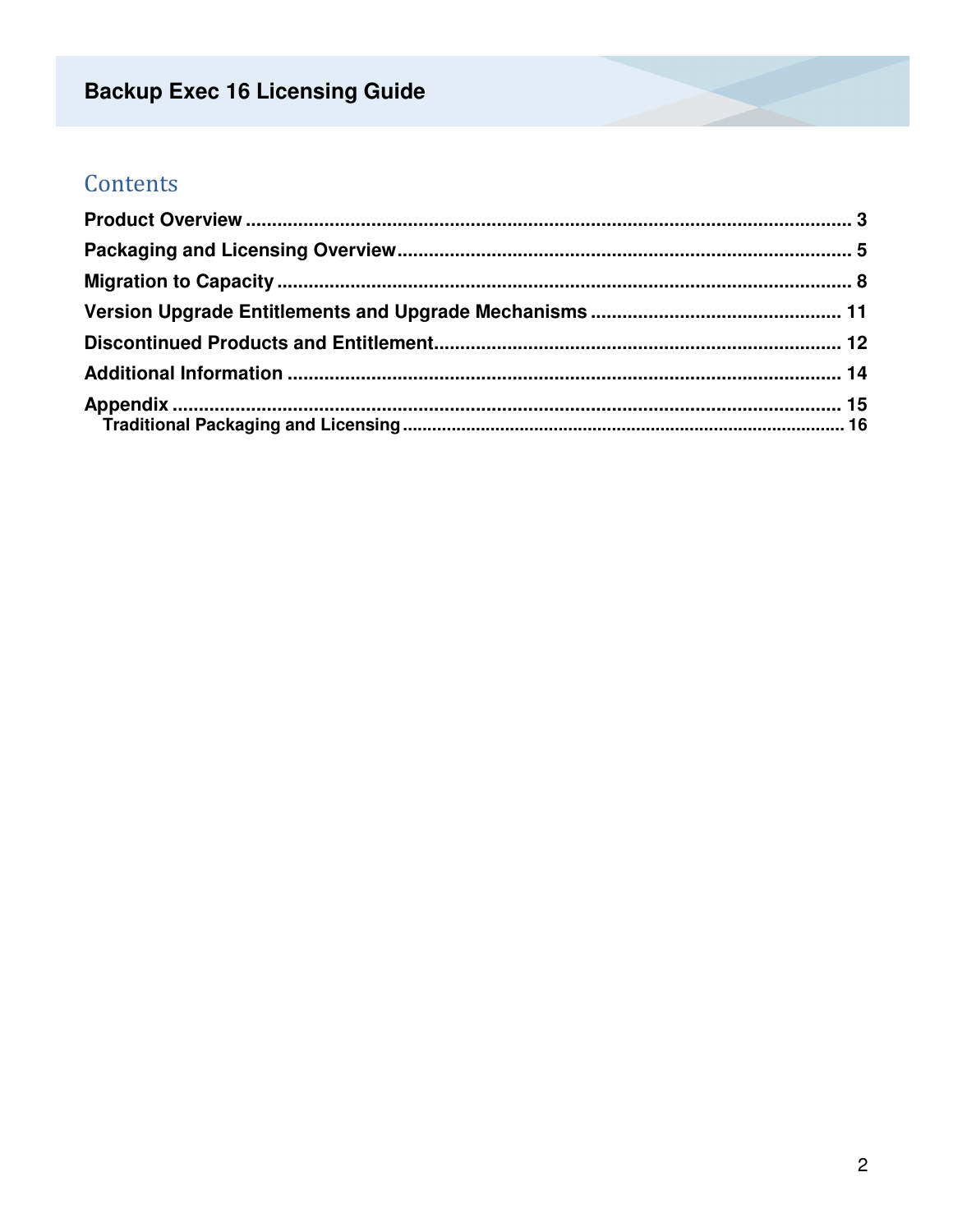### **Product Overview**

Veritas Backup Exec™ 16 delivers powerful, flexible and trusted data protection across virtual, physical and cloud environments, protecting your organization's data regardless where it resides. Using patented technology, Veritas Backup Exec™ protects your mission-critical data to virtually any storage device including tape, disk and cloud. Recovery is fast and efficient: with a few simple clicks, you can quickly search and restore granular file or application objects, applications, VMs, and servers directly from backup storage. Integrated global de-duplication and powerful cloud storage connectors help you reduce storage costs and increase operational efficiency. Veritas Backup Exec™ saves time and money with a single, unified data protection platform that helps ensure your critical information is always protected and recoverable in the event of a disaster or data loss.

Note: Backup Exec is not compatible with VMware ESXi free version/ read-only vAPI. Please see the software compatibility list (SCL) for details.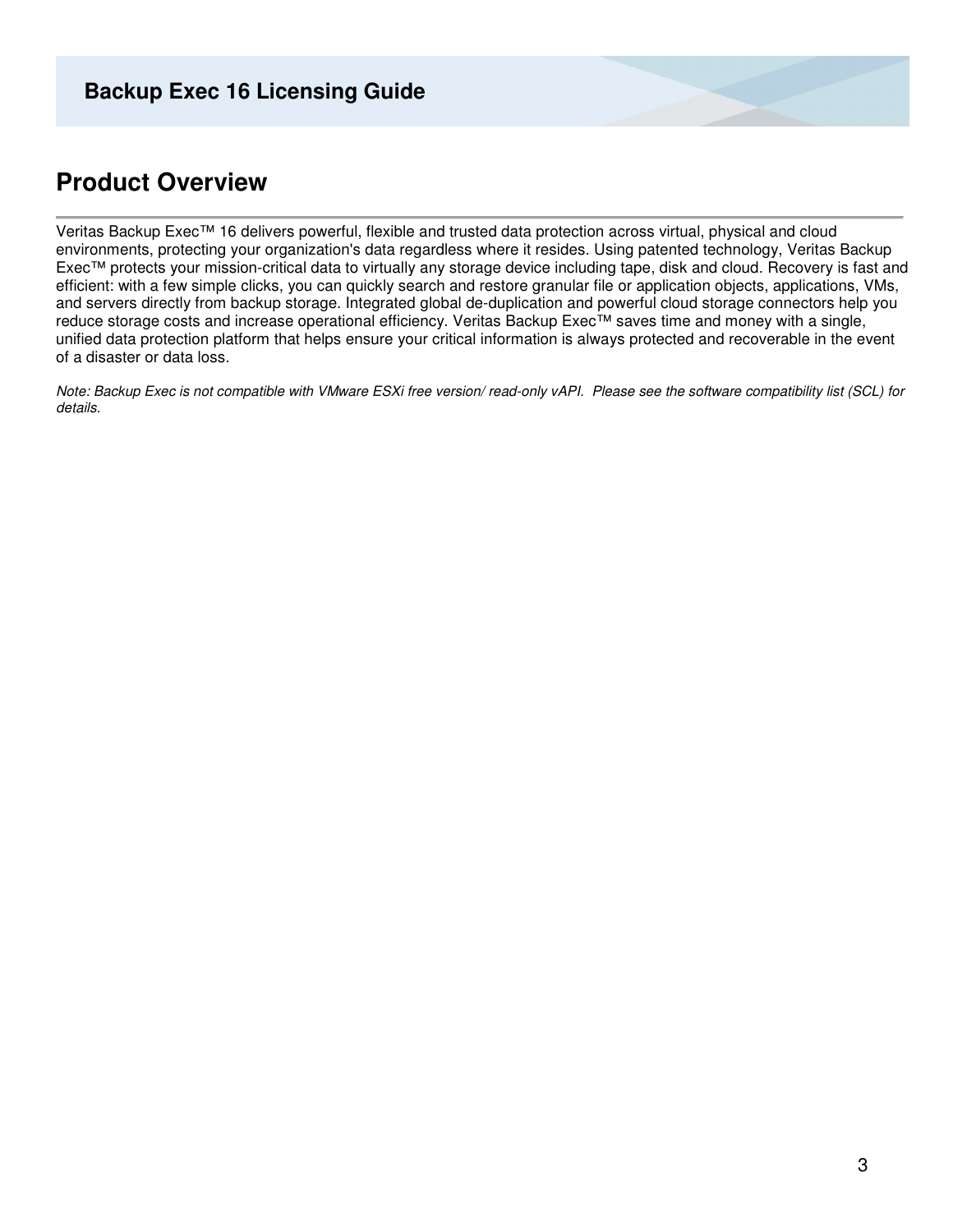Below is an illustration of the Backup Exec solution

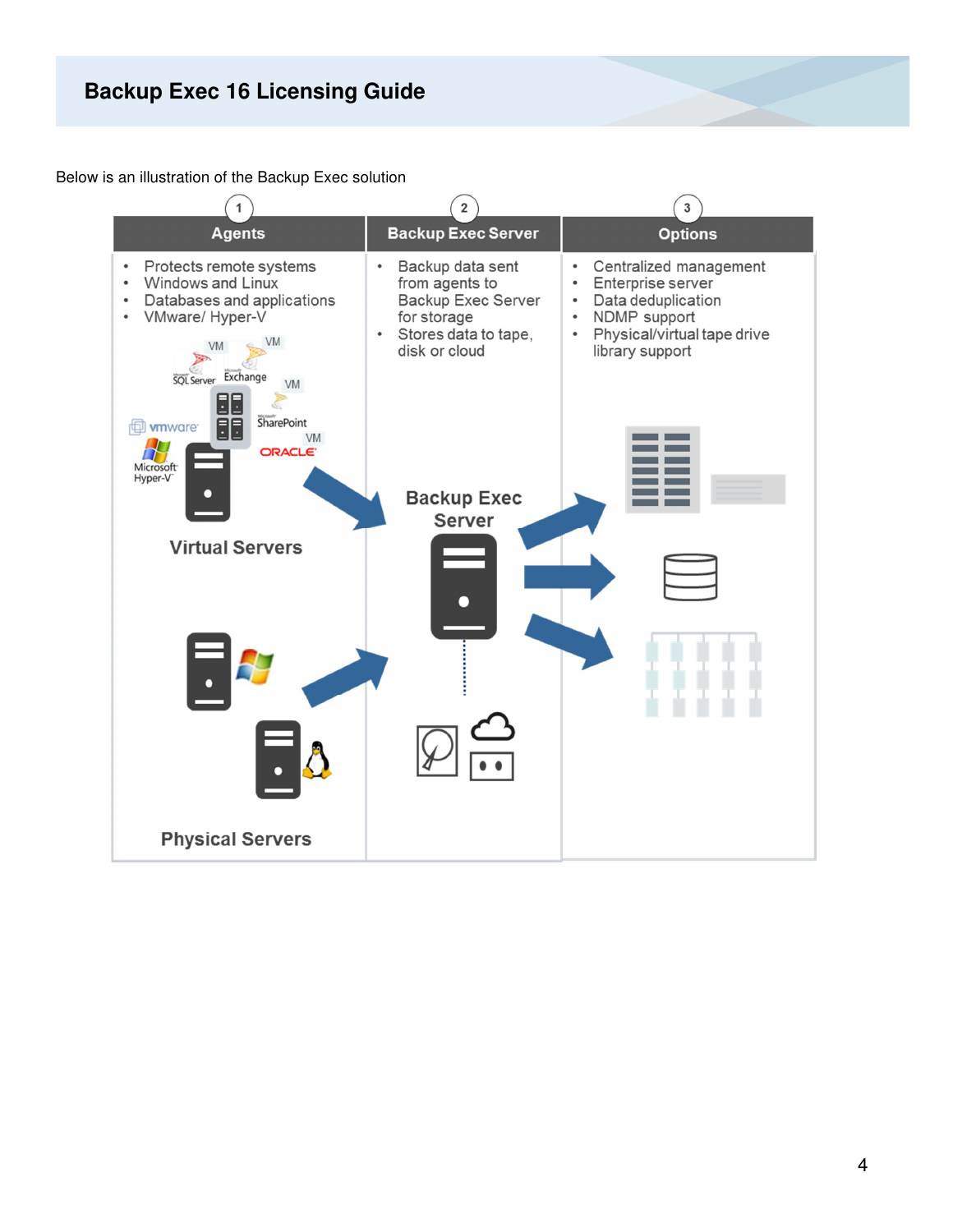### **Packaging and Licensing Overview**

Backup Exec is easy-to-use and easy-to-license. Backup Exec has different capacity based offerings based on the level of protection and functionality you need in a backup solution.

#### By features:

|                       | <b>Product features</b>             | <b>Capacity Edition Lite</b> | <b>Capacity Edition</b> |
|-----------------------|-------------------------------------|------------------------------|-------------------------|
|                       |                                     | Per front-end TB             | Per front-end TB        |
| Virtual<br>Protection |                                     |                              |                         |
| Physical<br>coverage  |                                     | ✓                            |                         |
|                       | Windows                             | $\checkmark$                 |                         |
| Platform              | Linux                               | ✓                            |                         |
| support               | <b>VMware</b>                       | ✓                            |                         |
|                       | Hyper-V                             |                              |                         |
|                       | Microsoft Exchange                  |                              |                         |
|                       | Microsoft SQL Server                | ✓                            | ✓                       |
|                       | Microsoft SharePoint                |                              |                         |
| Application           | <b>Active Directory</b>             | ✓                            |                         |
| support               | Oracle                              | $\checkmark$                 |                         |
|                       | Lotus Domino                        |                              |                         |
|                       | <b>Enterprise Vault</b>             | $\checkmark$                 |                         |
|                       | Physical to Virtual conversion      |                              |                         |
|                       | <b>Centralized Management</b>       |                              |                         |
|                       | Advanced Disk Backup                |                              |                         |
| Other key<br>features | Deduplication                       |                              |                         |
|                       | Physical Tape Drive Library Support | Single drive                 | Multiple drives         |
|                       | Virtual Tape Drive Library Support  | Single drive                 | Multiple drives         |
|                       | <b>NDMP</b> support                 |                              |                         |

#### By Agents/Options:

|                                          | <b>Capacity Edition Lite</b> | <b>Capacity Edition</b> |
|------------------------------------------|------------------------------|-------------------------|
|                                          | Per front-end TB             | Per front-end TB        |
| <b>Backup Exec Server</b>                |                              |                         |
| Agent for Windows                        |                              |                         |
| Agent for Applications and Databases     |                              |                         |
| Agent for VMware& Hyper-V                |                              |                         |
| Agent for Linux                          |                              |                         |
| Agent for Remote Media for Linux Servers |                              |                         |
| <b>Enterprise Server Option</b>          |                              |                         |
| <b>Library Expansion Option</b>          |                              |                         |
| <b>Deduplication Option</b>              |                              |                         |
| <b>VTL Unlimited Drive Option</b>        |                              |                         |
| <b>NDMP Option</b>                       |                              |                         |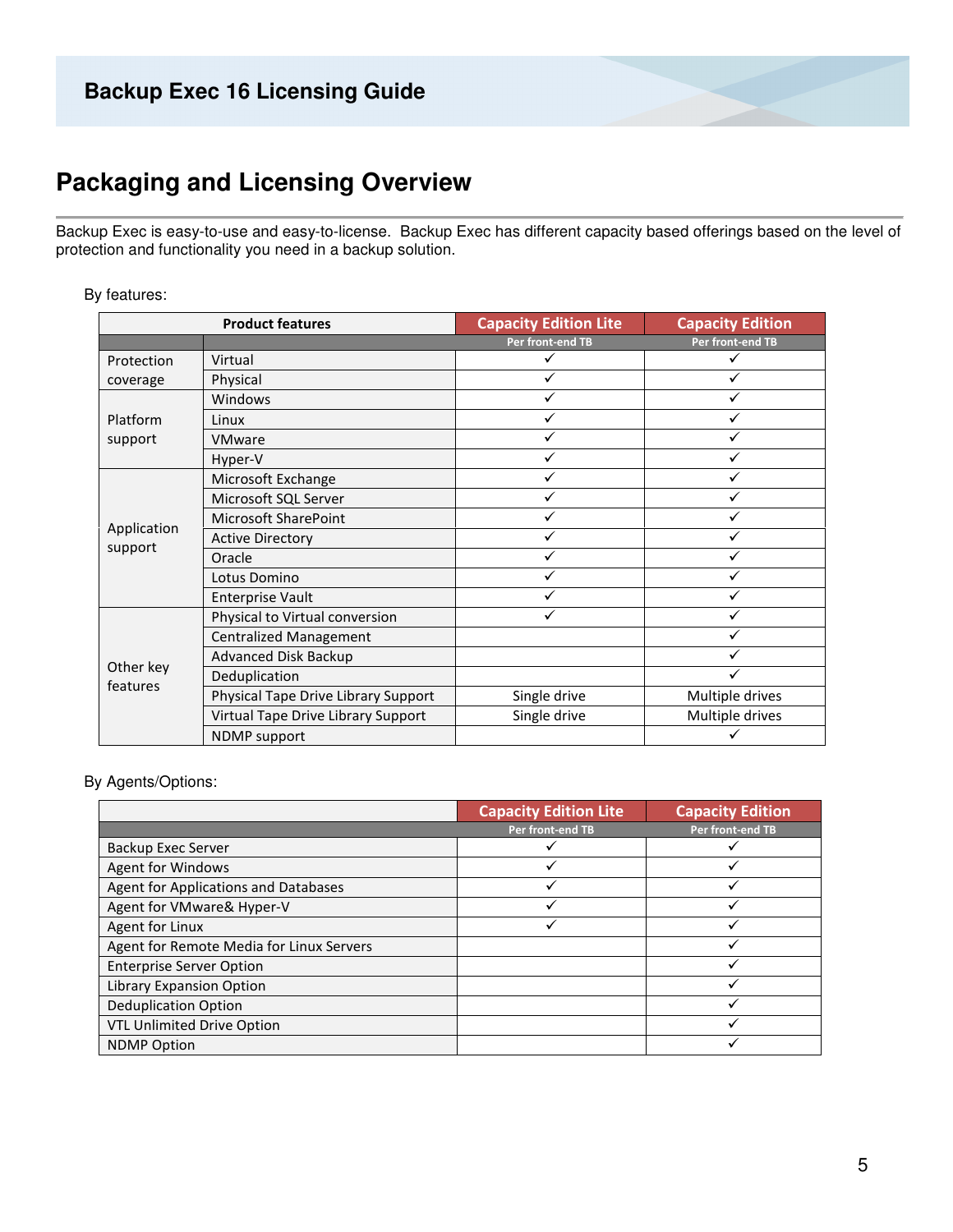Our capacity offerings include unlimited deployment of Backup Exec server, agents and/or options, provided your front-end terabytes does not exceed the volume of data (in TB) specified by your license. 'Front-end terabyte' is defined as the size of the protected uncompressed data (i.e. data that has not been de-duplicated). You may purchase as many TBs you need according to the size of your data that needs to be protected.

Discounts are available for higher data volumes. Tier discounts will be applied at the time of transaction on individual order line quantity. Below are the quantity tiers.

- $1 TB$
- 2 to 5 TB
- 6 to 15 TB
- 16 to 25 TB
- 26 plus TB

#### Example licensing scenarios

| Example A: |  |
|------------|--|
|            |  |

| Customer environment and needs              | Customer needs to purchase         |
|---------------------------------------------|------------------------------------|
| • 3 TBs of data (this includes data growth) | • 3 x Backup Exec Capacity Edition |
| Needs deduplication                         | At the 2 to 5 TB tier              |

#### Example B: Optimized duplication scenario

| Customer environment and needs              | Customer needs to purchase       |
|---------------------------------------------|----------------------------------|
| • 7 TBs of data (this includes data growth) | 7 x Backup Exec Capacity Edition |
| Needs to duplicate data to a cold DR site   | At the 6 to 15 TB tier           |

#### Example C: Private cloud scenario

| Customer environment and needs                                                                                            | Customer needs to purchase                                |
|---------------------------------------------------------------------------------------------------------------------------|-----------------------------------------------------------|
| • 2 TBs of data (this includes data growth)<br>Needs to duplicate data to a cold DR site<br>hosted by a local ISP/partner | 2 x Backup Exec Capacity Edition<br>At the 2 to 5 TB tier |

#### Example D:

| Customer environment and needs             | Customer needs to purchase              |
|--------------------------------------------|-----------------------------------------|
| • 1 TB of data (this includes data growth) | • 1 x Backup Exec Capacity Edition Lite |
| • No special backup needs                  | At the 1 TB tier                        |

#### Licensing FAQs

#### **How many TBs do I purchase?**

You need to purchase licenses for the amount of front-end data (data that is uncompressed/not de-duplicated) that you will back up within the next year. If you think the volume of data you need to back up will increase, but are unsure by how much, we recommend you factor in a 20% data growth rate and include that amount in the total TBs purchased. Refer to the table below as a guide.

| <b>Current TBs</b> | Recommended<br>TBs to |
|--------------------|-----------------------|
|                    | purchase              |
|                    | 2                     |
| 2                  | 3                     |
| 3                  |                       |
|                    | 5                     |
| 5                  | 6                     |
| 1 ∩                | 12                    |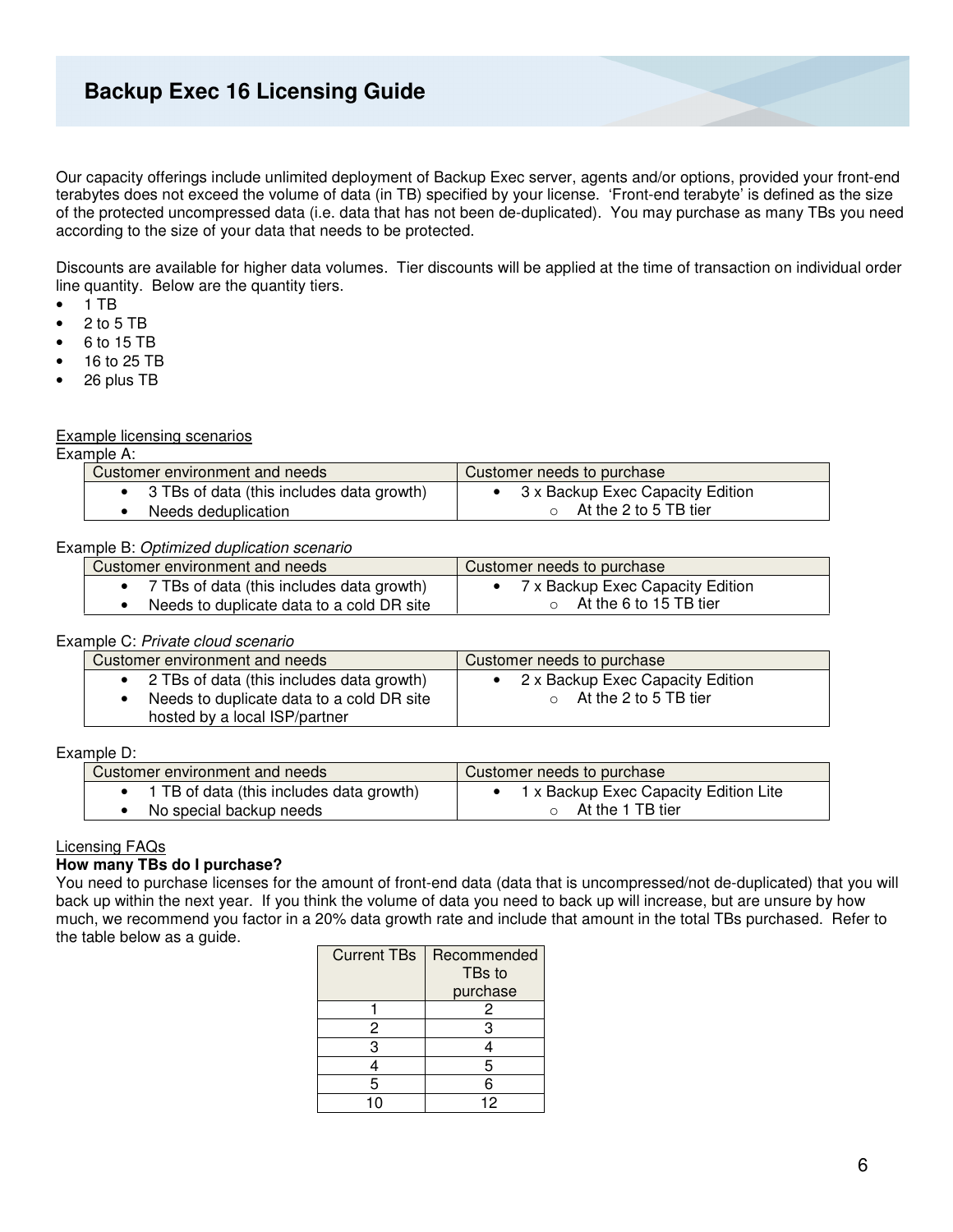#### **Is there an easy way to measure the amount of front-end data I have?**

Yes. We have created the new Veritas Capacity Assessment Tool (VCAT) where it measures the amount of front-end terabytes of data to be protected in a customer's environment. The results in the reports generated by this tool helps customers to understand and streamline the Backup Exec licensing requirements. The tool is free and is available for download via the following link: http://www.veritas.com/docs/000025175

#### **What if I purchased 5 TBs and need to purchase an additional 1 TB at a later time, does that incremental purchase qualify for a volume discount?**

No. The first purchase would qualify for the 2 to 5 tier discount. The second purchase would qualify for the 1 TB tier price. The discounts are based per line per order. At renewal time, you can receive the appropriate tier discount for the aggregate amount if renewing all license amounts at the same time.

#### **Can I buy Capacity Edition Lite and buy the Deduplication Option from the a la carte model?**

No. Mixing the capacity model with other licensing models is not allowed. In this case, if deduplication is needed then Capacity Edition should be purchased and not the Capacity Edition Lite.

#### **I have 1 main site and 2 remote sites, can I purchase Capacity Edition for the main site and Capacity Edition Lite for the remote sites?**

No. You must purchase the same capacity license for all sites.

**If I buy Capacity Edition Lite and then later decide that I need more features, can I upgrade to Capacity Edition?**  Yes. Upgrading from Capacity Edition Lite to Capacity Edition is allowed. We have cross grade SKUs that are available to

easily allow the upgrade.

**I am an existing customer with a la carte licensing and would like to switch to Capacity Edition, is that allowed?**  Yes. We have cross grade SKUs to allow customers with active and/or expired maintenance licenses with non-capacity based Backup Exec license to easily migrate to our capacity offerings.

#### **Are there other licensing options available?**

Yes. A la carte and V-Ray Edition are still available. Please see appendix.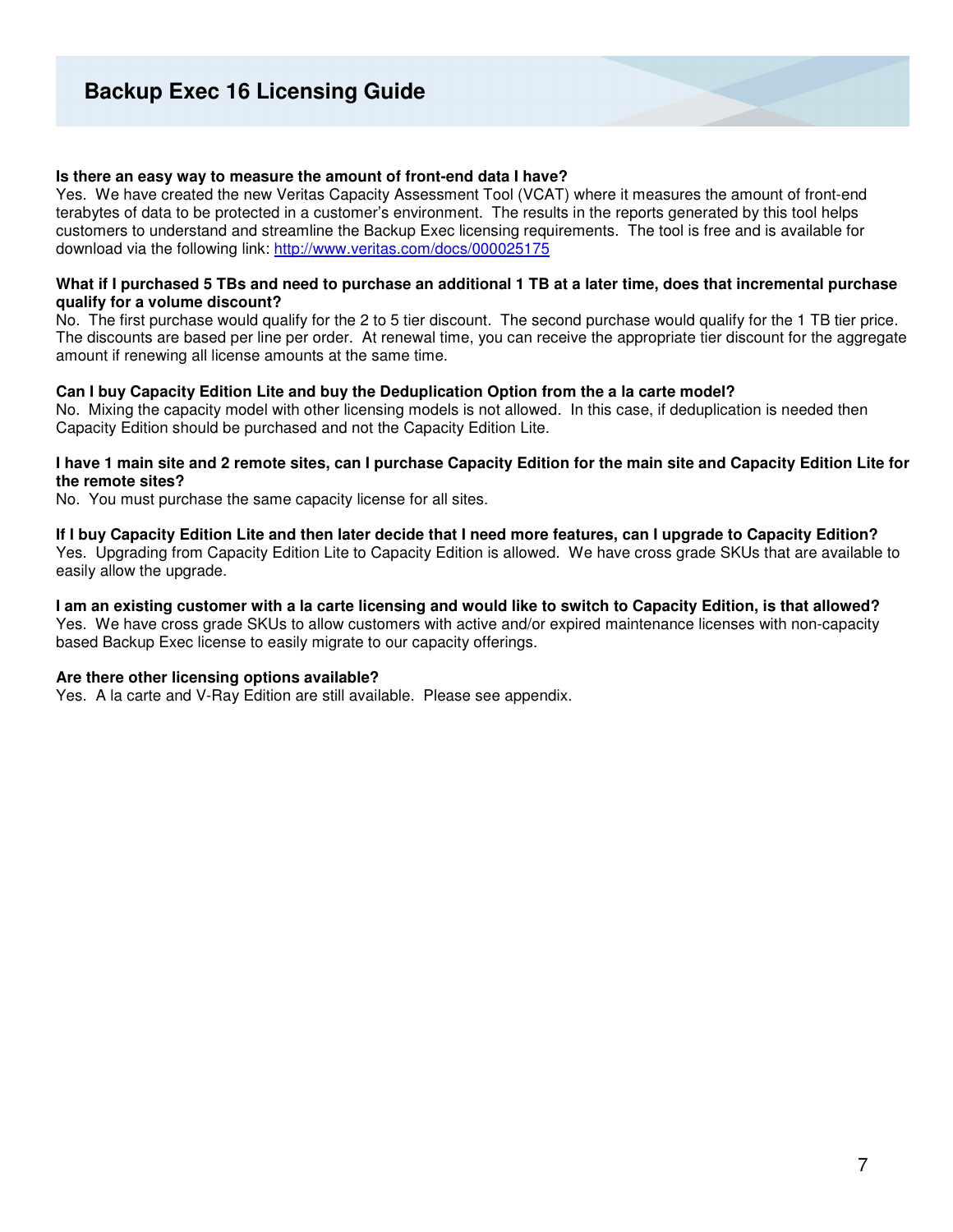### **Migration to Capacity**

Our capacity based offerings are our newer and easier way to license and manage Backup Exec. We are offering both active and expired maintenance customers to migrate to capacity.

Eligible Backup Exec products that qualify for migration and migration ratios:

\* Product is EOL, however licenses can be turned in for the above migration ratio.

Migration ratio examples:

- For every 1 Agent for Windows, you can get 1 TB of capacity licenses
- For every 1 Backup Exec Appliance Essential Protection Suite, you can get 5 TBs of capacity licenses

#### **Active Maintenance Customers**

Utilize Capacity Cross Grade SKUs for active licenses where customers pay just for capacity maintenance. License upgrade cost is waived.

Terms and Conditions:

- Active maintenance only.
- Existing original license needs to have been purchased before 7 November 2016.
- Customer can choose between upgrading to Capacity Edition or Capacity Edition Lite.
- If customer wishes to migrate in the middle of their current maintenance period, they must forfeit the remaining support period. No credit will be given for unused support.
- Customer does not have to purchase the same amount of TBs as the amount of eligible number of Backup Exec licenses they have.
- If customer needs more TBs than the amount of eligible Backup Exec licenses they have, they need to purchase the remaining TBs at the standard price.
- Eligible license turned in for migration will be retired.
- The Capacity Cross Grade SKUs for active maintenance licenses must be used to migrate to capacity.

#### **Expired Maintenance Customers**

Utilize Capacity Cross Grade SKUs for expired maintenance licenses where customers may pay up to 35% off license MSRP + capacity maintenance.

Terms and Conditions:

- Expired maintenance only.
- Customer can choose between upgrading to Capacity Edition or Capacity Edition Lite.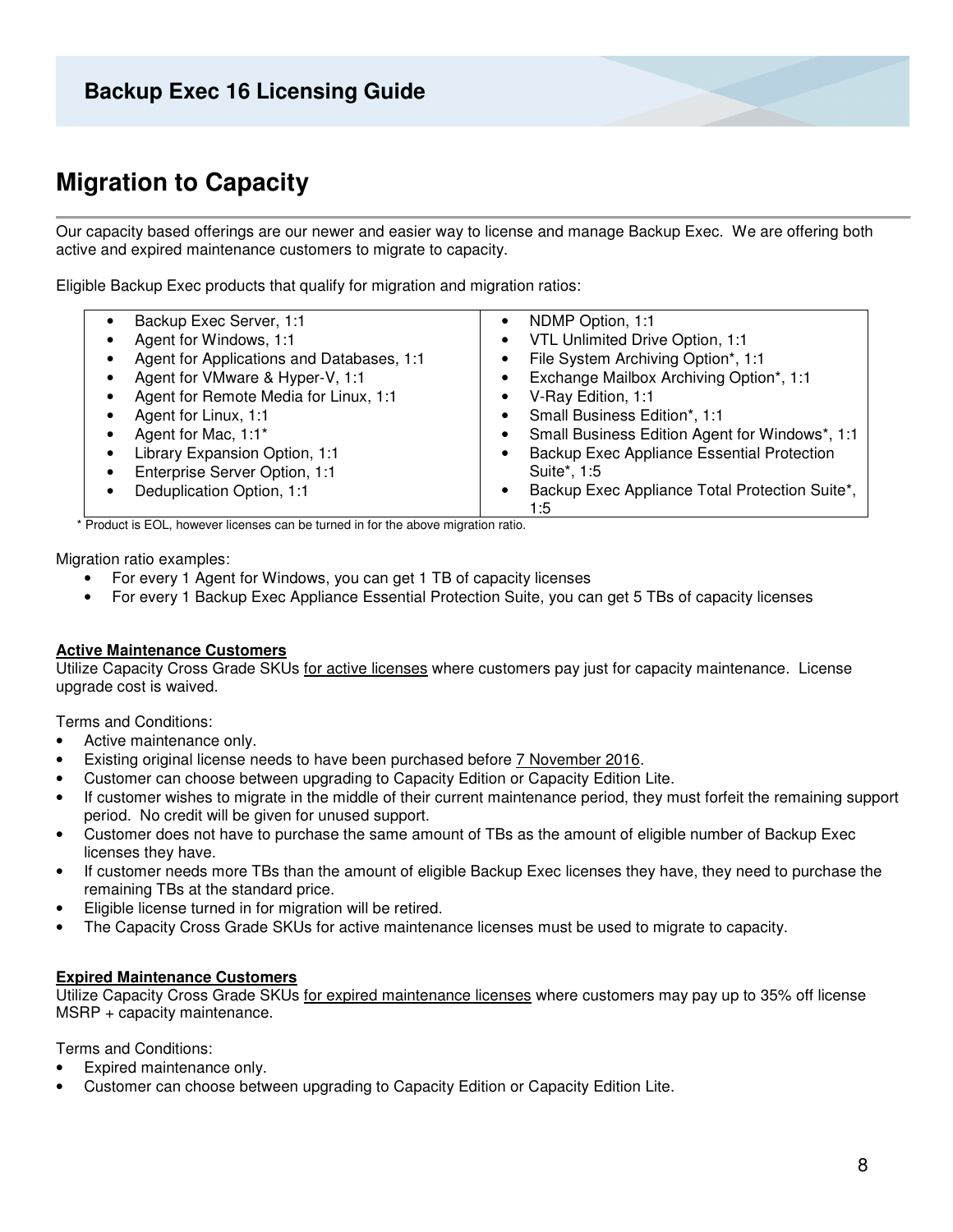- Customer does not have to purchase the same amount of TBs as the amount of eligible number of Backup Exec licenses they have.
- If customer needs more TBs than the amount of eligible Backup Exec licenses they have, they need to purchase the remaining TBs at the standard price.
- Eligible license turned in for migration will be retired.
- The Capacity Cross Grade SKUs for expired maintenance licenses must be used to migrate to capacity.

#### **Example migration scenarios**

Pretend today's date is 15 December 2016

#### Example A:

Customer's licenses and support dates

|                                             |  |                                | Original  | <b>Support Start</b> | Support End       |               |
|---------------------------------------------|--|--------------------------------|-----------|----------------------|-------------------|---------------|
| <b>Qty</b>                                  |  | License                        | License   | Date                 | Date              | <b>Status</b> |
|                                             |  | . IBE Server                   | 7/1/2013  | 7/1/2016             | 7/1/2017 Active   |               |
|                                             |  | 1 Agent for Windows            | 7/1/2013  | 7/1/2016             | 7/1/2017 Active   |               |
|                                             |  | 1 Agent for Apps and Databases | 9/1/2012  | 9/1/2016             | 9/1/2017 Active   |               |
|                                             |  | 1 Agent for VMware & Hyper-V   | 9/15/2013 | 9/15/2014            | 9/15/2015 Expired |               |
| Total Active Maintenance Eligible Products  |  |                                |           |                      |                   |               |
| Total Expired Maintenance Eligible Products |  |                                |           |                      |                   |               |

In this scenario, customer can get up to: 3 TBs of capacity licenses at the active maintenance cross grade price and 1 TB of capacity license at the expired maintenance price.

| Customer environment and needs            | Customer needs to purchase                                                            |
|-------------------------------------------|---------------------------------------------------------------------------------------|
| • 2 TBs of data (includes data<br>growth) | 2 x Backup Exec Capacity Edition Lite, Cross Grade<br>$\circ$ At the 2 to 5 TB tier   |
|                                           | Customer does not need to purchase all 4 TBs that<br>they can get for the cross grade |

#### Example B:

Customer's licenses and support dates

|     |                                             | Original  | <b>Support Start</b> | Support End      |               |
|-----|---------------------------------------------|-----------|----------------------|------------------|---------------|
| Qty | License                                     | License   | Date                 | Date             | <b>Status</b> |
|     | 2 l BE Server                               | 10/1/2013 | 10/1/2016            | 10/1/2017 Active |               |
|     | 2 Agent for Windows                         | 5/1/2015  | 5/1/2016             | 5/1/2017 Active  |               |
|     | 2 Agent for Apps and Databases              | 10/1/2013 | 10/1/2016            | 10/1/2017 Active |               |
|     | 1 Agent for VMware & Hyper-V                | 3/1/2014  | 3/1/2016             | 3/1/2017 Active  |               |
|     | 1 Enterprise Server Option                  | 10/1/2014 | 10/1/2016            | 10/1/2017 Active |               |
|     | 1 Deduplication Option                      | 8/1/2013  | 8/1/2014             | 8/1/2015 Expired |               |
|     | Total Active Maintenance Eligible Products  |           |                      | 8                |               |
|     | Total Expired Maintenance Eligible Products |           |                      |                  |               |

In this scenario, customer can get up to: 8 TBs of capacity licenses at the active maintenance cross grade price and 1 TB of capacity license at the expired maintenance price. -- CONTINUE TO NEXT PAGE--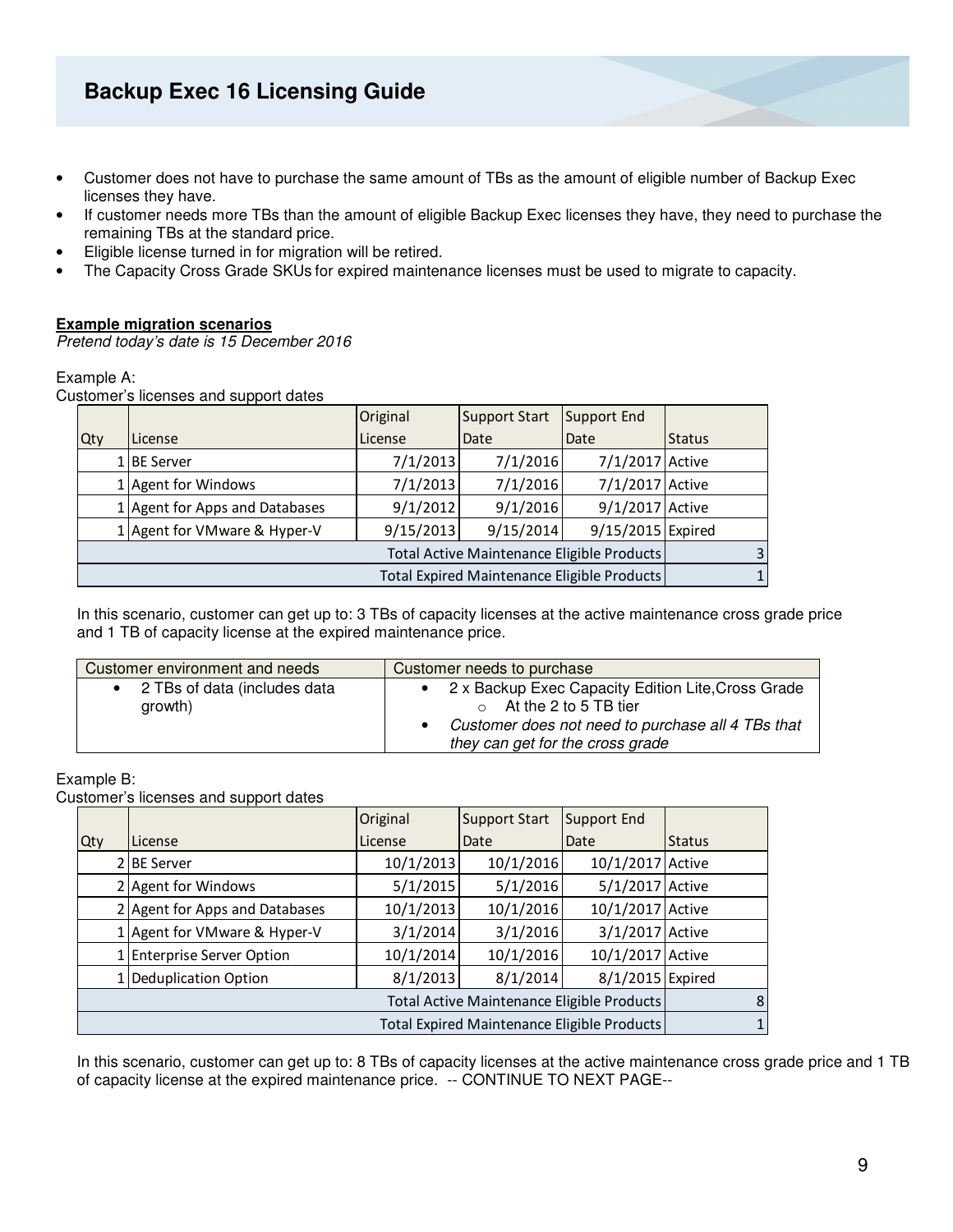| Customer environment and needs                                                                                | Customer needs to purchase                                                                                                                                                                                                                                               |
|---------------------------------------------------------------------------------------------------------------|--------------------------------------------------------------------------------------------------------------------------------------------------------------------------------------------------------------------------------------------------------------------------|
| 10 TBs of data (includes data<br>$\bullet$<br>growth)<br>Needs deduplication<br>Needs central management<br>٠ | 8 x Backup Exec Capacity Edition Cross Grade<br>At the 6 to 15 TB tier<br>-continue on next page-<br>1 x Backup Exec Capacity Edition Cross Grade<br><b>Expired Maintenance</b><br>At the 1 TB tier<br>1 x Backup Exec Capacity Edition<br>$\bullet$<br>At the 1 TB tier |

#### **Migration FAQs**

**I have 5 active maintenance Backup Exec eligible licenses, do I have to purchase 5 TBs of capacity license?**  No. You can purchase up to 5 TBs of capacity licenses. You do not need to purchase all 5 TBs. If you only need 3 TBs, you can purchase that amount.

#### **Can I exchange the remaining Backup Exec eligible active maintenance licenses for capacity licenses at the active maintenance cross grade price at a later time?**

Yes. But only if the remaining a la carte licenses are on active maintenance. Once they are expired, the licenses will be only eligible for the special price for expired licenses (which is a higher price point).

#### **What if I have 4 active maintenance Backup Exec eligible licenses but I need to purchase 5 TBs of capacity licenses?**

You will need to purchase 1 TB at the standard price.

#### **What if I am a new customer and I purchase a la carte and then decide later to go to capacity, can I get the special cross grade price for active maintenance licenses?**

No. The special cross grade price for active maintenance are only for licenses purchased before 6 April 2015. This is to prevent price arbitrage from happening.

#### **Are there any cross grade offers for new customers who purchase a la carte after 7 November 2016 and then decides later to go to capacity?**

No. We need to be initially selling new customers the capacity licenses.

#### **Migration Order Instructions**

- All migration orders must attach proof of purchase of existing licenses.
	- The following are proof-of-purchases that are accepted: Install Base ID, Renewal Service Contract ID
- Due to legal requirements, Backup Exec Appliance cross grades must follow the below additional instructions:
	- $\circ$  Customers must complete and sign a Certificate of Destruction form. Please contact a Veritas rep to obtain the document.
		- Key form details:
			- Serial  $\#(s)$ : this is the actual serial  $\#$  that is on the Backup Exec Appliance HW
			- Signature: this needs to be a handwritten signature. Electronic signatures are not accepted.
		- $\circ$  Veritas rep must attach the Certificate of Destruction form to the order. Deal ID must be referenced on the PO.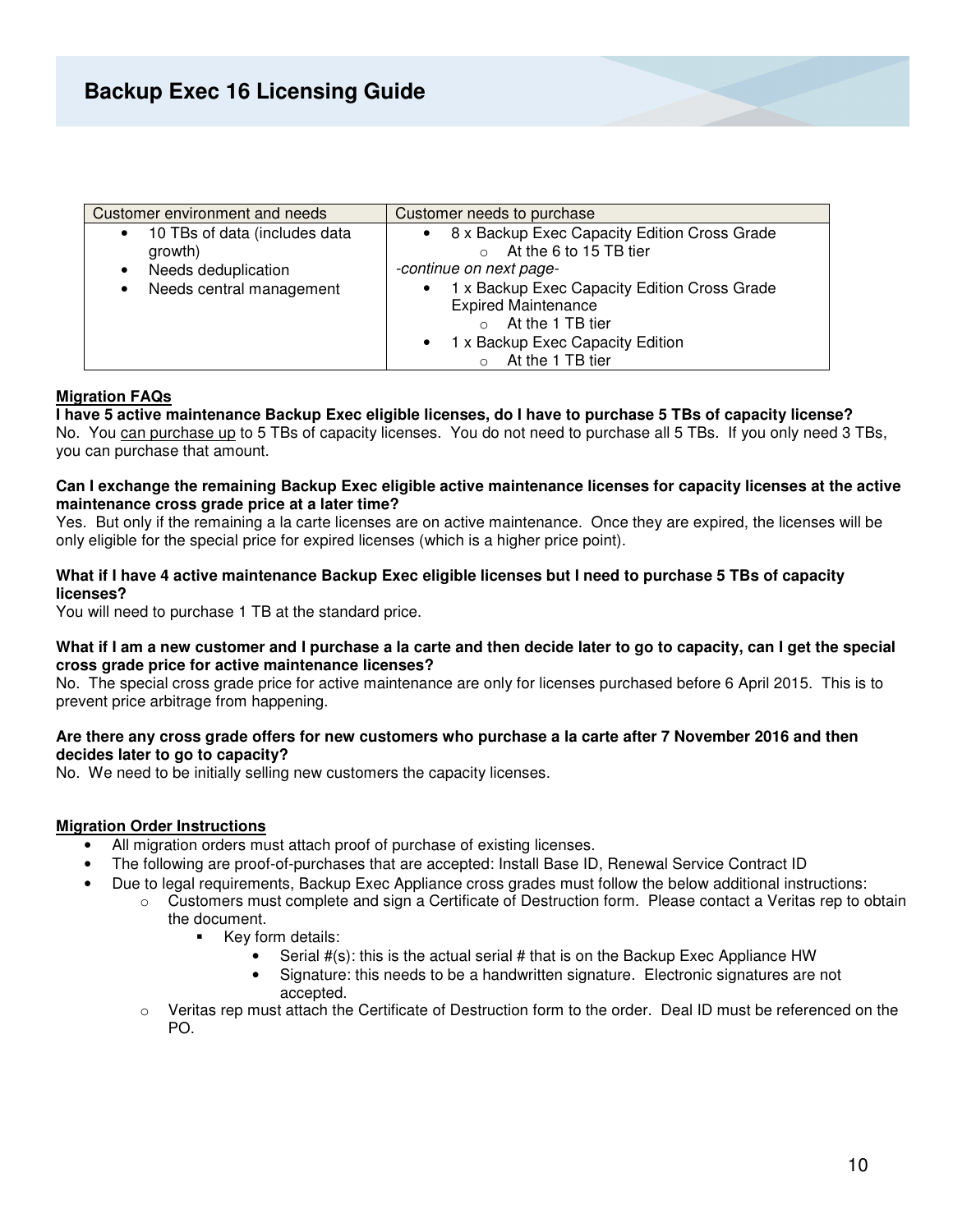### **Version Upgrade Entitlements and Upgrade Mechanisms**

If you are an existing Backup Exec customer, you can upgrade previously installed Backup Exec versions to Backup Exec 16. Depending on the status of your maintenance contract with Veritas, you may be entitled to upgrade Backup Exec 16 free of charge. See the table below to determine if you are entitled to this no-cost upgrade.

#### **Version Entitlements:**

| <b>Maintenance Status</b>                                   | <b>Description</b>                                                                                                                                                                                                                     |
|-------------------------------------------------------------|----------------------------------------------------------------------------------------------------------------------------------------------------------------------------------------------------------------------------------------|
| Backup Exec customers with<br>active maintenance contracts  | Customers with any version of Backup Exec who have a current<br>maintenance/support contract can update all their existing backup licenses<br>covered by their maintenance contract free of charge to Backup Exec 16.                  |
| Backup Exec customers with<br>expired maintenance contracts | Customers with any version of Backup Exec who have expired maintenance are<br>required to purchase the Expired Maintenance Upgrade SKUs (e.g., up to 35%<br>off license MSRP) of their existing licenses to upgrade to Backup Exec 16. |

#### **Upgrade Mechanisms:**

Customers with active maintenance

| <b>Backup Exec Version</b>                     | <b>Backup Exec 16 Upgrade</b>                                                                                                                                                                                                                                                                                                                                                                                                                      |
|------------------------------------------------|----------------------------------------------------------------------------------------------------------------------------------------------------------------------------------------------------------------------------------------------------------------------------------------------------------------------------------------------------------------------------------------------------------------------------------------------------|
| Any version of Backup Exec<br>with maintenance | - Upgrade to Backup Exec 16 at no charge through the licensing portal on<br>https://my.veritas.com<br>- Backup Exec 15 and lower license keys will not work in Backup Exec 16<br>- Customers running 2010 R3 SP4 or a later version can upgrade directly to<br>Backup Exec 16<br>- Customers running 2010 R2 or an earlier version of Backup Exec has to first<br>upgrade to version 2010 R3 SP4 or higher, and then upgrade to Backup Exec<br>16. |

Customers with expired maintenance or new customers switching from a competitor product

| <b>Backup Exec Version</b>                                                                                                        | <b>Backup Exec 16 Upgrade</b>                                                                                                                                                                                                                                                                                                                                                                                                                                                                 |
|-----------------------------------------------------------------------------------------------------------------------------------|-----------------------------------------------------------------------------------------------------------------------------------------------------------------------------------------------------------------------------------------------------------------------------------------------------------------------------------------------------------------------------------------------------------------------------------------------------------------------------------------------|
| Any version of Backup Exec<br>without maintenance or new<br>customers switching from a<br>competitor product to Backup<br>Exec 16 | - Upgrade to Backup Exec 16 and save up to 35% off license MSRP.<br>- If you are an existing Backup Exec 15 or prior version expired maintenance<br>customer, you are required to purchase expired maintenance upgrade SKUs<br>(35% off license MSRP) for all of your existing core products, agents and options<br>to access Backup Exec 16.<br>- If you are switching from a competitor product to Backup Exec 16, you may save<br>up to 35% off license MSRP via competitive upgrade SKUs. |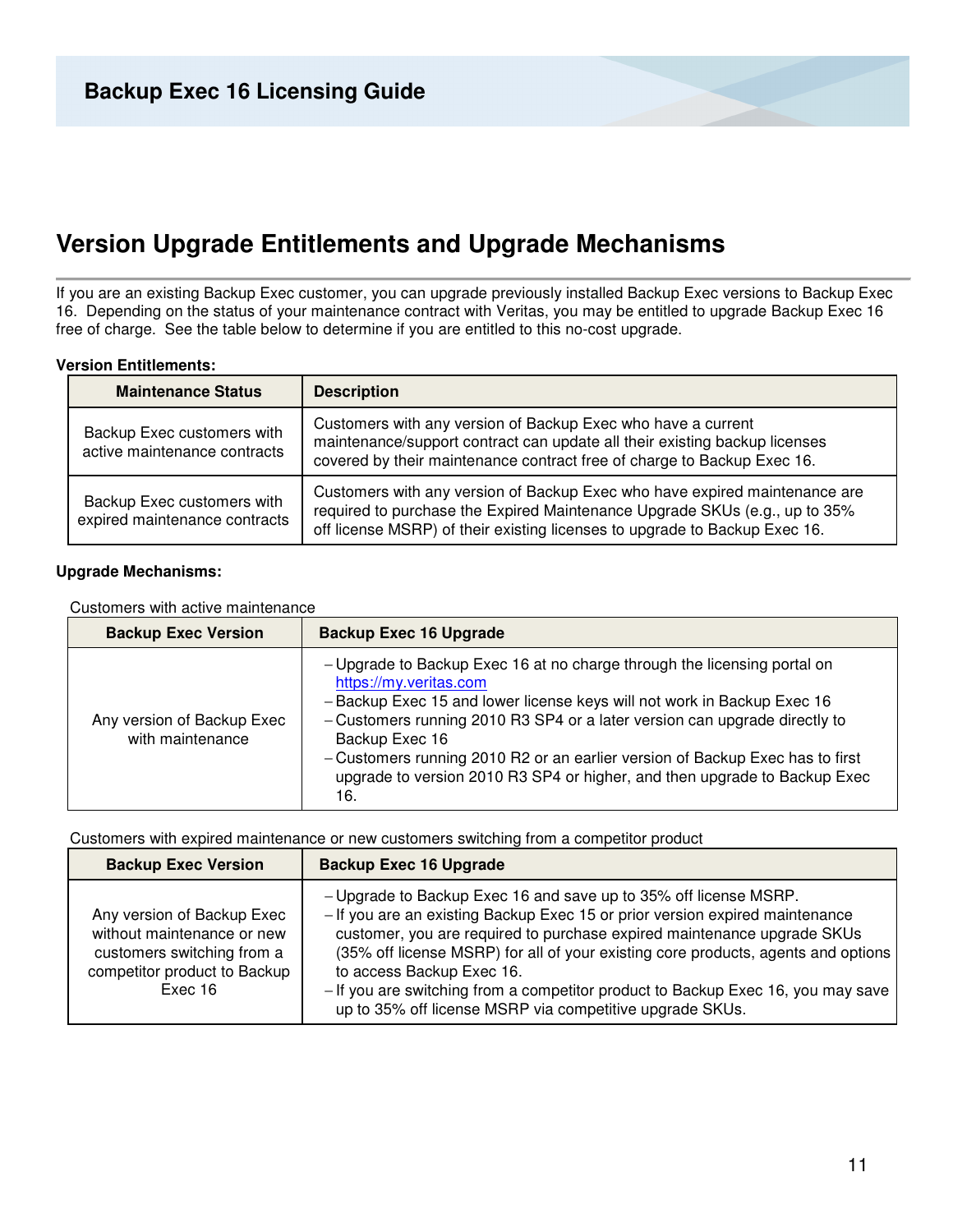### **Discontinued Products and Entitlement**

The following information shows the recent Backup Exec products that have been discontinued and the replacement product/licenses and quantity a customer is entitled to.

| <b>Discontinued Product</b>                        | License<br><b>Meter</b> | Quantity | <b>Replacement Product</b>   | License<br><b>Meter</b> | Quantity |
|----------------------------------------------------|-------------------------|----------|------------------------------|-------------------------|----------|
| <b>Small Business Edition</b>                      | Server                  |          | <b>Capacity Edition Lite</b> | TВ                      |          |
| Small Business Edition Agent for<br><b>Windows</b> | Server                  |          | <b>Capacity Edition Lite</b> | ТB                      |          |
| File System Archiving Option                       | Server                  |          | $ -$                         | --                      | $- -$    |
| Exchange Mailbox Archiving Option                  | 10 user pack            |          | $- -$                        | $- -$                   | $- -$    |
| Agent for Mac                                      | Server                  |          | $- -$                        | $- -$                   | $- -$    |
| V-Ray Edition 2 to 6 cores                         | CPU                     |          | V-Ray Edition                | <b>CPU</b>              |          |
| V-Ray Edition 8+ cores                             | <b>CPU</b>              |          | V-Ray Edition                | CPU                     |          |

#### **Small Business Edition end-of-life entitlement and cross grade information**

Small Business Edition (SBE) customers on active maintenance were converted to Capacity Edition Lite. SBE customers who have purchased the following agents: Agent for Windows, Agent for Linux and Agent for Mac; will need to turn in each agent for 1 TB each as mixing licensing models is not allowed. Please refer to the Migration Section (pg. 8).

#### Example A:

Customer's licenses and support dates

|            |                                            | <b>Original</b> | Support Start | Support End                                |                |
|------------|--------------------------------------------|-----------------|---------------|--------------------------------------------|----------------|
| <b>Qty</b> | License                                    | License         | Date          | Date                                       | <b>Status</b>  |
|            | 1 BE Small Business Edition                | 9/1/2013        | 9/1/2016      | 9/1/2017 Active                            |                |
|            | 1 Agent for Windows                        | 5/1/2015        | 5/1/2016      | 5/1/2017 Active                            |                |
|            | 1 Small Business Edition Agent for Windows | 9/1/2013        | 9/1/2016      | 9/1/2017 Active                            |                |
|            |                                            |                 |               | Total Active Maintenance Eligible Products | $\overline{3}$ |

In this scenario, customer can get up to: 3 TBs of Capacity Edition Lite licenses. 2 TBs of the licenses will be automatically converted to Capacity Edition Lite; 1 TB license needs to be obtained through cross grading because Agent for Windows is not an EOL product.

| Customer environment and needs                       | Customer needs to purchase                                                                                                                                                                                                                                                                                                                                |
|------------------------------------------------------|-----------------------------------------------------------------------------------------------------------------------------------------------------------------------------------------------------------------------------------------------------------------------------------------------------------------------------------------------------------|
| 5 TBs of data (includes data<br>$\bullet$<br>growth) | 2 x Backup Exec Capacity Edition Lite (automatically<br>$\bullet$<br>converted)<br>At the 2 to 5 TB tier<br>1 x Backup Exec Capacity Edition Lite (purchase<br>$\bullet$<br>utilizing cross grade)<br>At the 1 TB tier<br>2 TB Capacity Edition Lite (needs to be additionally<br>$\bullet$<br>purchased utilizing standard SKU)<br>At the 2 to 5 TB tier |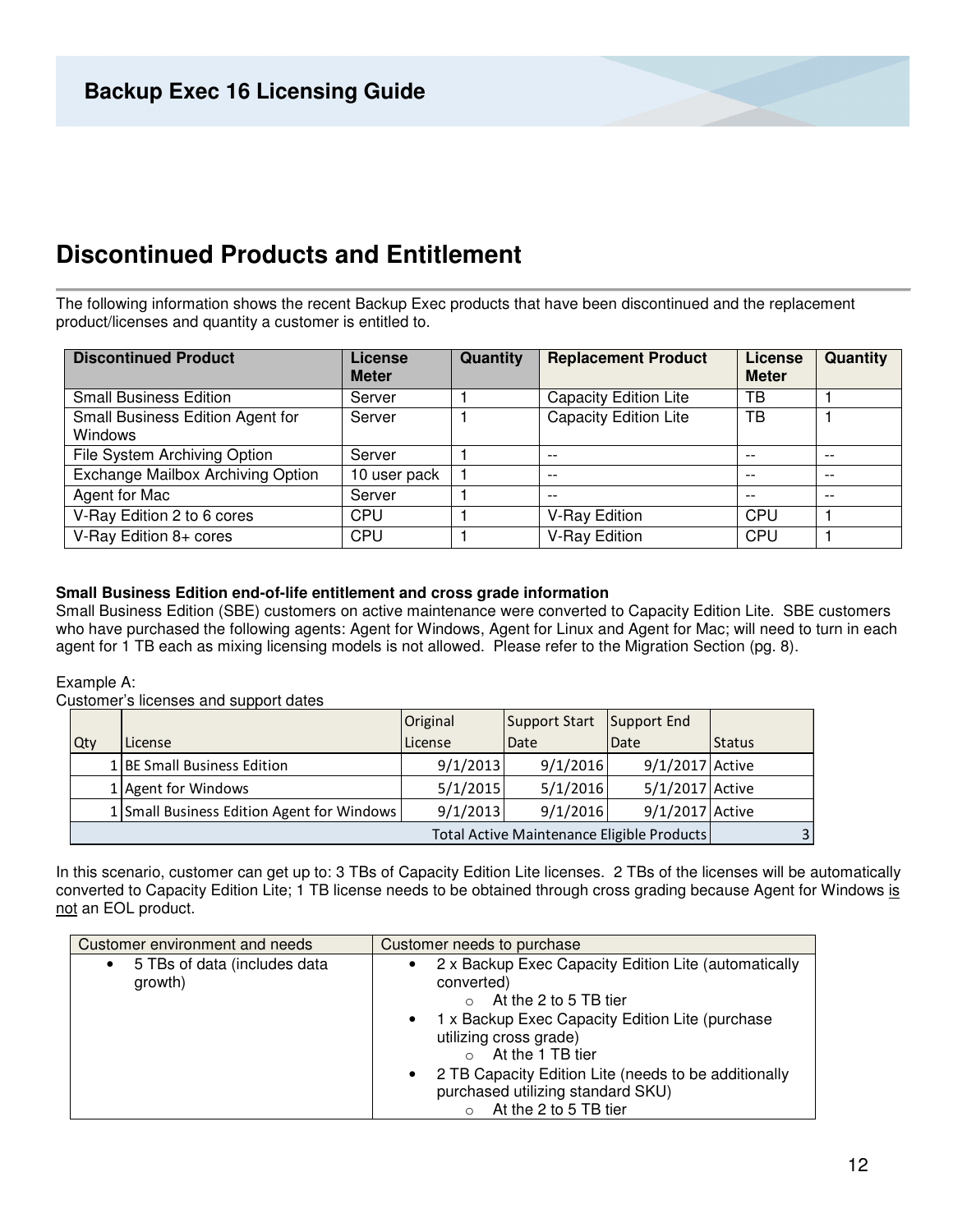#### Small Business Edition EOL FAQS

**I am an SBE customer on active maintenance, when can I expect to receive entitlement to Capacity Edition Lite?**  All active SBE licenses were automatically converted to Capacity Edition Lite in our systems at the EOL date which was 6 July 2015. You should automatically see the entitlement on your next renewal. Or you can login to the licensing portal to see it instantly.

#### **I have SBE licenses that are expired, will I be eligible to receive entitlement to Capacity Edition Lite?**

No. Only active licenses receive entitlement to Capacity Edition Lite. If you would like to migrate to Capacity Edition Lite, you can migrate your expired licenses. Please refer to the Migration Section (pg. 8).

#### **I have an Agent for Windows license and Agent for Linux license that I purchased with my SBE licenses, will those licenses be automatically entitlement mapped to Capacity Edition Lite?**

No. Because Agent for Windows and Agent for Linux are products that are not EOL, those will not be automatically converted to Capacity Edition Lite. You will need to convert those licenses through the migration process by turning them in for Capacity Edition Lite licenses. Please refer to the Migration Section (pg. 8).

**I have an Agent for Windows license and Agent for Linux license that I purchased with my SBE license, which would total to 3 TBs of Capacity Edition Lite after all licenses convert (either through the automatic entitlement or by cross grading), but I only need to protect 2 TBs of data. Do I need to cross grade all agents?**  No. If you only need 2 TBs of Capacity Edition Lite, you only need to cross grade one of the agents. Cross grading 1 agent and the automatic conversion of the 1 SBE license brings the total to 2 TBs.

**I understand the entitlement mapping was 1 to 1 (i.e. 1 TB Capacity Edition Lite for every 1 TB SBE license), I had 1 SBE license, however I have 2 TBs of data, how do I address this situation to make sure I am compliant?**  You will need to purchase 1 additional TB of Capacity Edition Lite.

#### **Will I be losing any product functionality on the entitlement to Capacity Edition Lite?**

No. You will be actually gaining more functionality and data protection coverage. You are able to deploy an unlimited amount of Backup Exec server, Agent for Windows, Agent for VMware & Hyper-V, Agent for Applications and Databases, and Agent for Linux. You also are now able to protect VMware, Oracle and Enterprise Vault should the need arise as your environment grows.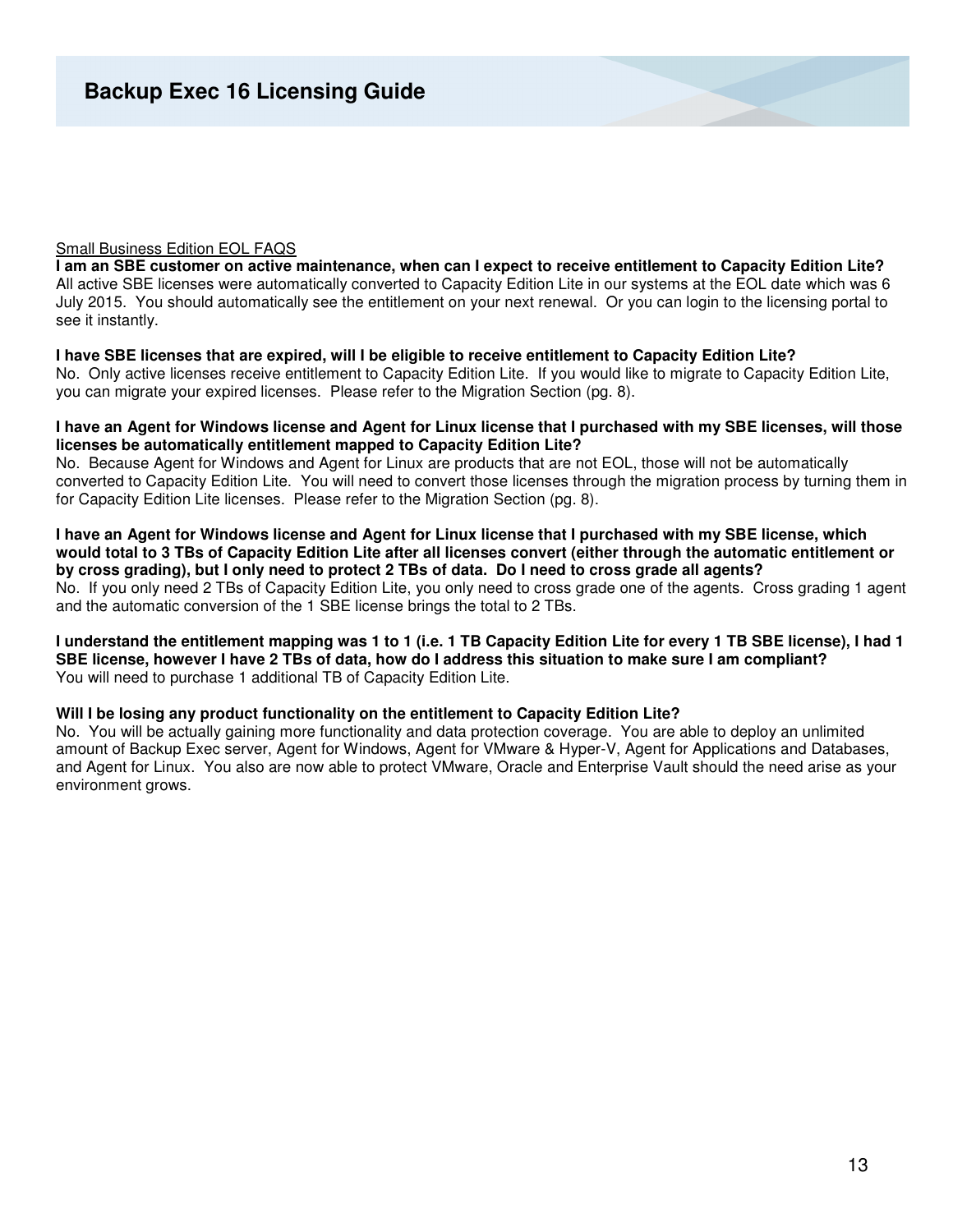### **Additional Information**

- For more detailed information on Backup Exec including hardware and software compatibility guides, technical support and the administration guide, please visit: https://www.veritas.com/content/support/en\_US/15047.html
- To easily determine the amount of front end terabytes needed for the capacity model, please download the FREE Veritas Capacity Assessment Tool (VCAT) from the following link: http://www.veritas.com/docs/000025175
- To manage and obtain license keys, please visit the licensing portal on: https://my.veritas.com
- For licensing support, please visit: https://licensing.veritas.com

| <b>Version</b>   | Release<br><b>Type</b> | <b>End of Availability</b> | <b>End of Limited Support</b><br>and Start of Partial<br><b>Support</b> | <b>End of Support Life</b> |
|------------------|------------------------|----------------------------|-------------------------------------------------------------------------|----------------------------|
| Backup Exec 2010 | Major                  | 5 March 2012               | 5 September 2014                                                        | 1 February 2017            |
| Backup Exec 2012 | Major                  | 2 June 2014                | 2 December 2016                                                         | 5 May 2017                 |
| Backup Exec 2014 | Major                  | 6 April 2015               | 6 October 2017                                                          | 7 November 2018            |
| Backup Exec 15   | Major                  | 7 November 2016            | 7 November 2017                                                         | 7 November 2018            |

• End of Standard Support and End of Support Life

• Evaluate Backup Exec 16 FREE for 60 days. Backup Exec 16 will run in evaluation mode for 60 days when no license key is entered during the installation. During this 60-day period all features and options are available for evaluation. To try Backup Exec 16 free for 60 days, please visit: https://www.veritas.com/trial/en/us/backup-exec-16.html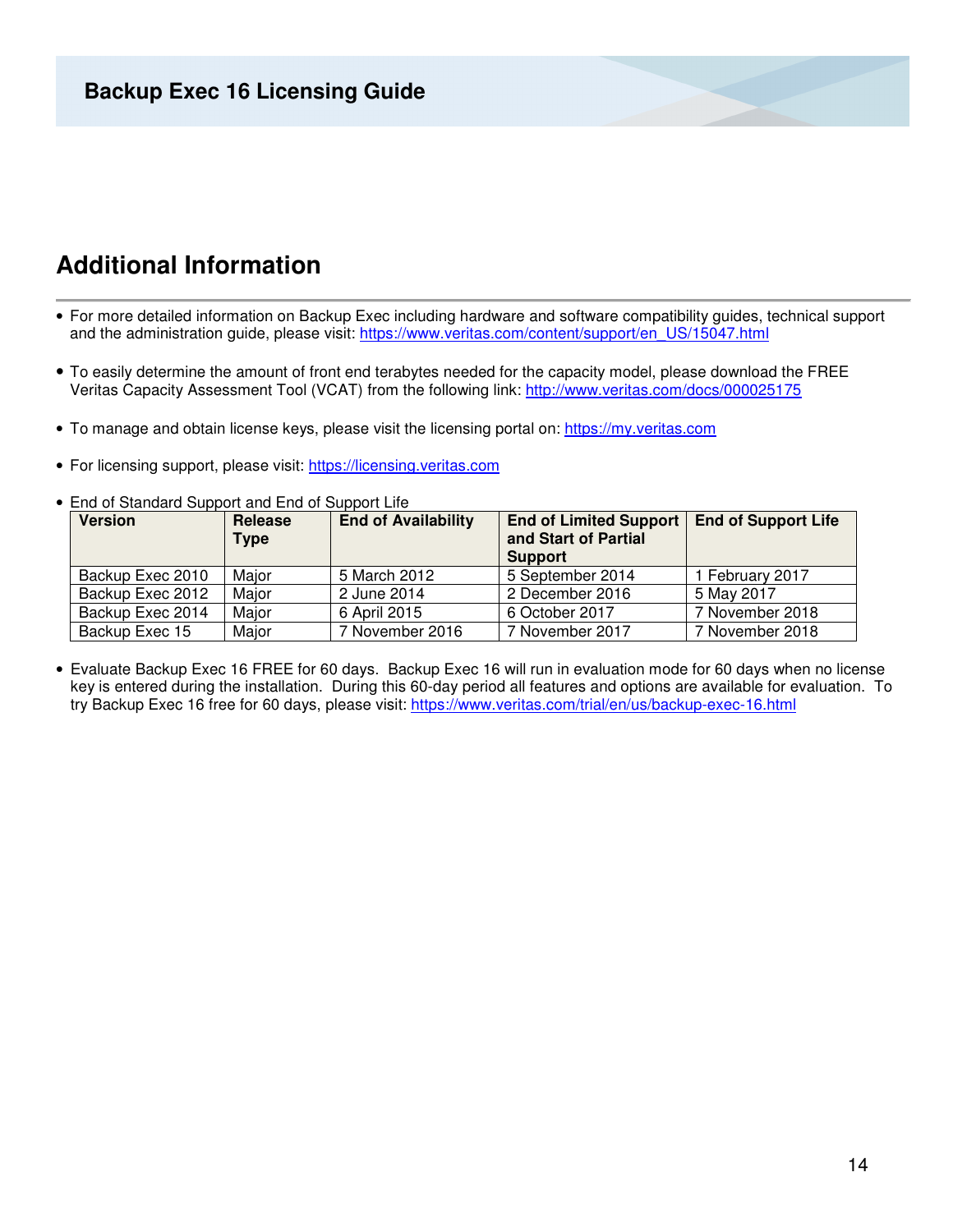# **Appendix**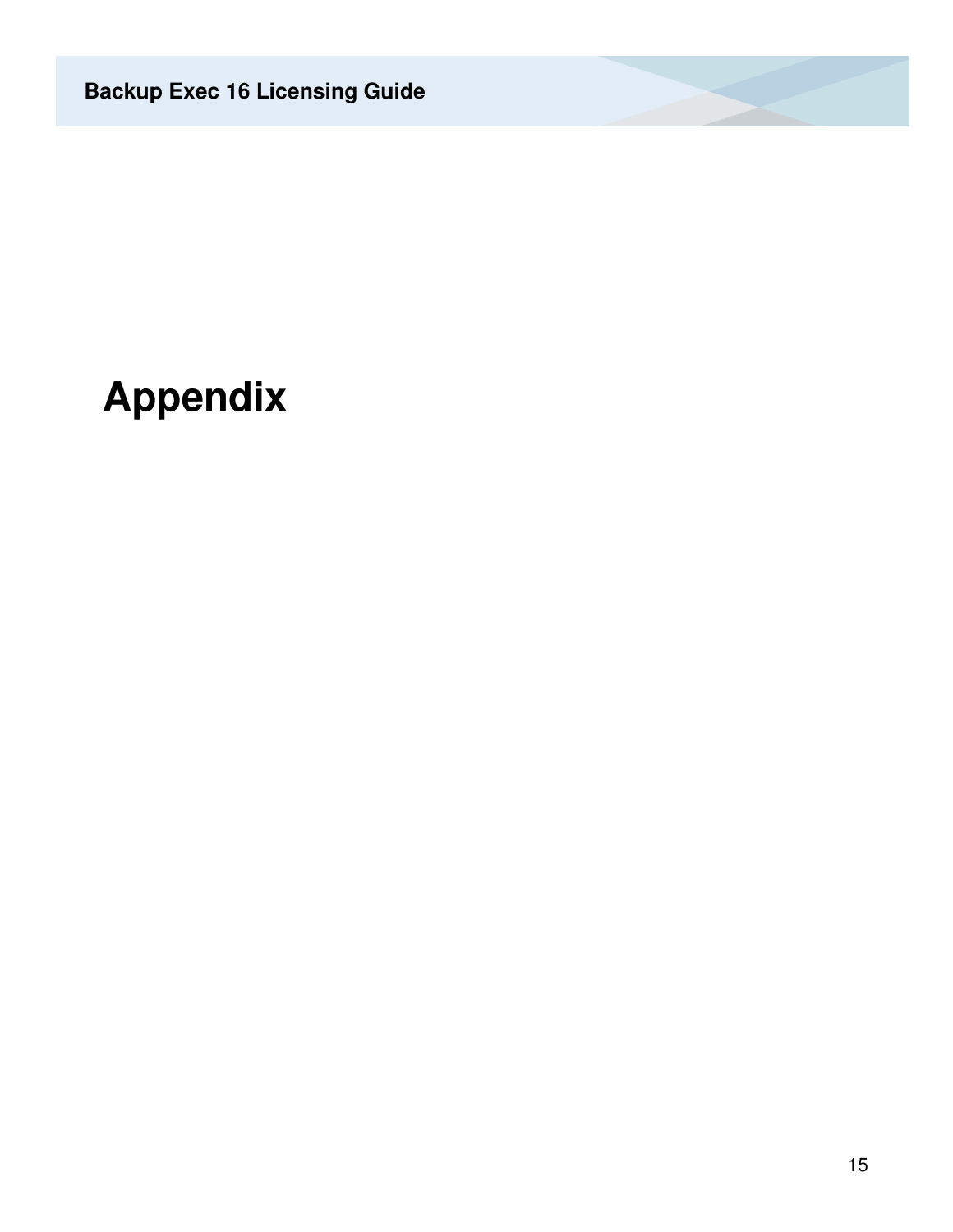## **Traditional Packaging and Licensing**

#### **A la carte**

Build and configure your own backup solution by determining the agents and options that are needed depending on your physical and/or virtual environment and backup needs.

| Product                                                     | Licensed per              | Details                                                                                                                                                                                                                                                                                                                                                                                                                                        |
|-------------------------------------------------------------|---------------------------|------------------------------------------------------------------------------------------------------------------------------------------------------------------------------------------------------------------------------------------------------------------------------------------------------------------------------------------------------------------------------------------------------------------------------------------------|
| <b>Backup Exec Server</b>                                   | <b>Backup Exec Server</b> | The Backup Exec Server manages the backup environment<br>(agents/options) and all tape/ disk storage devices used for backup.<br>Each Backup Exec environment requires at least one Backup Exec<br>Server.                                                                                                                                                                                                                                     |
|                                                             |                           | Each Backup Exec Server license includes: 1 Agent for Windows (to<br>protect the local physical Backup Exec Server                                                                                                                                                                                                                                                                                                                             |
| Agent for Windows                                           | <b>Windows Server</b>     | Protects files on local or remote servers that are open and in use at the<br>time of backup. Ability to create Intelligent Disaster Recovery media for<br>tape-based disaster recovery.                                                                                                                                                                                                                                                        |
| Agent for Applications Application server/<br>and Databases | database instance         | Protects the following applications: Microsoft Exchange Server, Active<br>Directory, Microsoft SQL Server, Microsoft SharePoint, Oracle,<br>Enterprise Vault.                                                                                                                                                                                                                                                                                  |
|                                                             |                           | Each Agent for Applications and Databases license includes: 1 Agent<br>for Windows or 1 Agent for Linux for the same server that the<br>Application or Database is being installed on.                                                                                                                                                                                                                                                         |
|                                                             |                           | <b>Microsoft Exchange Server</b><br>Restore features of individual email, folders, mailboxes in seconds.<br>Reduce backups and speed up recovery times with a "one pass" backup<br>which allows for: full Exchange recovery, individual mailbox recovery,<br>individual email recovery.                                                                                                                                                        |
|                                                             |                           | When in a 2-node active/passive cluster server configuration, you need<br>only license the active node. When licensing an Exchange DAG<br>(Database Availability Group) environment, a license for the Exchange<br>Agent will be required on each Exchange server in the DAG. Exchange<br>servers that function only as a Client Access Server (CAS) are not<br>required to be licensed; however they will need the remote agent<br>installed. |
|                                                             |                           | <b>Active Directory</b><br>Restores individual Active Directory objects, user preferences, etc.<br>without rebooting Active Directory Domain Controllers.<br>When in a 2-node active/passive cluster server configuration, you need<br>only license the active node.                                                                                                                                                                           |
|                                                             |                           | Microsoft SQL Server<br>Quickly restore data from local or remote backup destinations. Recover<br>up-to-the-minute data changes. Single pass backup allows for full<br>instance, individual database and file group recovery.                                                                                                                                                                                                                  |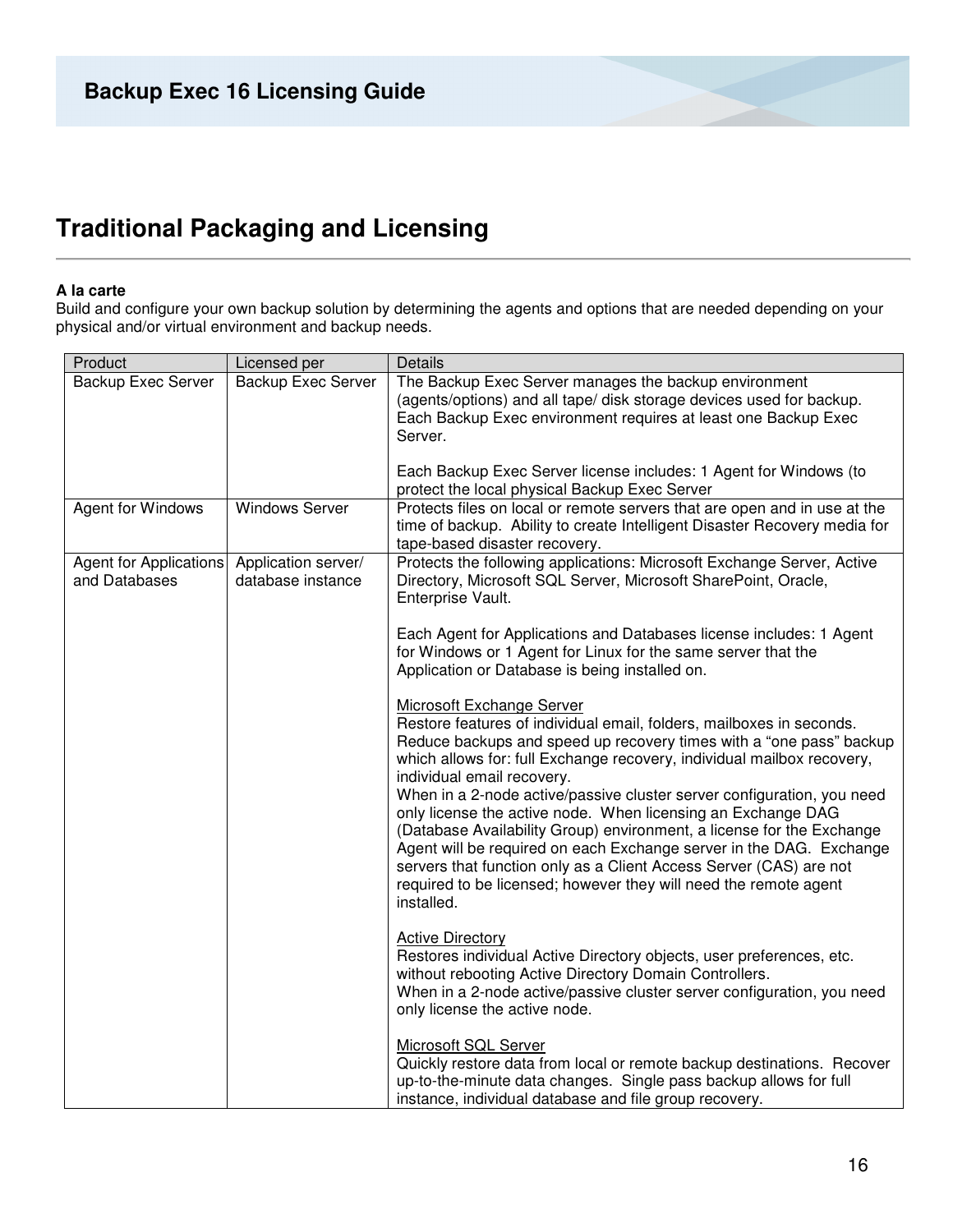| Product                 | Licensed per | <b>Details</b>                                                                                                                                   |
|-------------------------|--------------|--------------------------------------------------------------------------------------------------------------------------------------------------|
| -this product section   |              | When in a 2-node active/passive cluster server configuration, you need                                                                           |
| continues on the next   |              | only license the active node.                                                                                                                    |
| page-                   |              |                                                                                                                                                  |
|                         |              | Microsoft SharePoint                                                                                                                             |
|                         |              | Granular recovery of individual SharePoint objects and documents in                                                                              |
|                         |              | seconds. Flexible support for SharePoint Server and SharePoint                                                                                   |
|                         |              | Services.                                                                                                                                        |
|                         |              | For a Farm environment, 1 Agent is needed to protect the content<br>database. Each additional member of the SharePoint Farm (i.e. Web            |
|                         |              | Servers, Indexing Servers, Query Servers, SQL Servers, etc.) will each                                                                           |
|                         |              | require a separately-licensed Agent for Windows.                                                                                                 |
|                         |              | When in a 2-node active/passive cluster server configuration, you need                                                                           |
|                         |              | only license the active node.                                                                                                                    |
|                         |              | In a SharePoint Farm, when the SQL server also hosts non-SharePoint                                                                              |
|                         |              | data, the customer will need to license an Agent for Applications and                                                                            |
|                         |              | Databases to protect that non-SharePoint database data.                                                                                          |
|                         |              |                                                                                                                                                  |
|                         |              | Oracle                                                                                                                                           |
|                         |              | Integrates with Oracle RMAN technology for backup and recovery                                                                                   |
|                         |              | operations. Simple point and click choices in the backup job                                                                                     |
|                         |              | automatically generates RMAN scripts. Multi-stream support for                                                                                   |
|                         |              | increased performance. Supports both Windows and Linux platforms.                                                                                |
|                         |              | <b>Enterprise Vault</b>                                                                                                                          |
|                         |              | Data protection for Enterprise Vault archives. Recover individual                                                                                |
|                         |              | partition files and indexes in seconds. Integrated backup, recovery and                                                                          |
|                         |              | archive solution for the Enterprise Vault application.                                                                                           |
|                         |              | This agent cannot be used to perform any type of email recovery. It is                                                                           |
|                         |              | just to protect the Enterprise Server environment (server configuration,                                                                         |
|                         |              | vault and database).                                                                                                                             |
| <b>Agent for VMware</b> | Host server  | Data protection to an unlimited number of guest virtual machines.                                                                                |
| and                     |              | Integration with VMware vSphere vStorage API's and Microsoft Volume                                                                              |
| Hyper-V                 |              | Shadow Copy Service (VSS) maximizes backup and recovery                                                                                          |
|                         |              | performance. Granular data recovery of VMware and Hyper-V saves<br>time and lowers cost.                                                         |
|                         |              | Supports and integrates with all key VMware technologies including                                                                               |
|                         |              | vStorage API's, vCenter, vMotion, ESX/ESXi and VMware Tools.                                                                                     |
|                         |              | Granular Recovery Technology (GRT) provides the ability to restore                                                                               |
|                         |              | individual files and folders inside of guest virtual machines without                                                                            |
|                         |              | restoring the entire guest virtual machine (GRT is available for Windows                                                                         |
|                         |              | guest machines only, GRT for Linux OS guest machine is not currently                                                                             |
|                         |              | available due to VMware limitation).                                                                                                             |
|                         |              |                                                                                                                                                  |
|                         |              | Each Agent for VMware and Hyper-V license includes: unlimited                                                                                    |
|                         |              | deployment of Agent for Windows and Agent for Linux. These unlimited<br>agents are restricted to use in the particular ESX/Hyper-V Server Host's |
|                         |              | virtual machines only.                                                                                                                           |
|                         |              |                                                                                                                                                  |
|                         |              | Granular recovery of application data such as Exchange emails and                                                                                |
|                         |              | SQL databases require the applicable application agent to be installed.                                                                          |
|                         |              | The application servers will need to be licensed individually with the                                                                           |
|                         |              | Agent for Applications and Databases per application. For example, if                                                                            |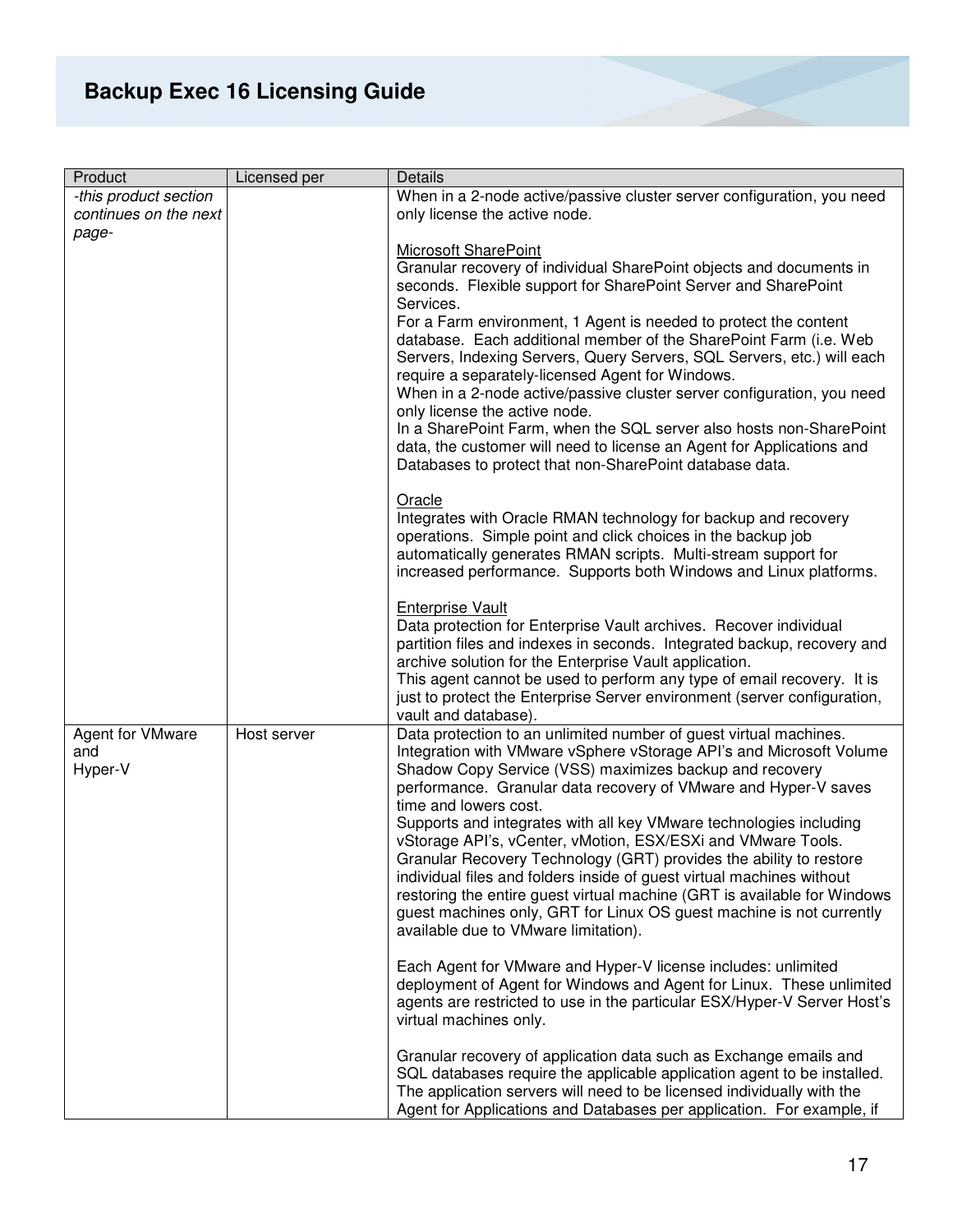| Product                    | Licensed per         | Details                                                                                        |
|----------------------------|----------------------|------------------------------------------------------------------------------------------------|
| -this product section      |                      | there are 3 virtual machines running Exchange and 2 virtual machines                           |
| continues on the next      |                      | running SQL, then the customer will need to purchase 5 licenses of the                         |
| page-                      |                      | Agent for Applications and Databases.                                                          |
| Agent for Linux            | Linux Server         | Provides file and folder data protection and open file protection for                          |
|                            |                      | supported Linux distributions. Protects major versions of Linux.                               |
| Agent for Remote           | Linux Server         | Delivers storage flexibility for Linux servers running in a Backup Exec for                    |
| Media for Linux            | deployed as a remote | Windows Server environment. Directly attach a storage device (tape or                          |
| <b>Servers</b>             | media server         | disk) to a remote Linux server or deploy in a SAN environment for                              |
|                            |                      | added flexibility and reduced bandwidth requirements for backup jobs                           |
|                            |                      | on a remote Linux server.                                                                      |
|                            |                      | A Windows Backup Exec Server is required for job configuration and                             |
|                            |                      | management.                                                                                    |
| Library Expansion          | Tape device          | Provides support for additional drives in a multi-drive tape-library, auto-                    |
| Option                     |                      | loader or virtual tape library (VTL). Easily manage the target backup                          |
|                            |                      | location to a specific device.                                                                 |
|                            |                      | The first library-based drive is included with the Backup Exec Server.                         |
|                            |                      | Each subsequent drive after the first requires an additional LEO per                           |
|                            |                      | drive. In a SAN with more than one shared library, the first drive of one                      |
|                            |                      | library is free. A LEO is required for each subsequent drive.                                  |
|                            |                      | Virtual Tape Libraries (VTL) will need to be licensed in the same                              |
|                            |                      | manner as a physical tape library or the customer can purchase the                             |
|                            |                      | Virtual Tape Library Unlimited Drive Option (VUDO). Stand-alone tape                           |
|                            |                      | drives that are not part of a tape library or auto-loader do not require a                     |
|                            |                      | LEO.                                                                                           |
| <b>VTL Unlimited Drive</b> | Virtual Tape Library | Provides support for unlimited drives in each Virtual Tape Library                             |
| Option                     |                      | attached to Backup Exec Server. When a single VTL is licensed with                             |
|                            |                      | VUDO, that single license can be used on multiple Backup Exec                                  |
|                            |                      | Servers; however in order to share the VTL with multiple Backup Exec                           |
|                            |                      | Servers it likely will require the Enterprise Server Option.                                   |
|                            |                      | When VUDO is not licensed, each Virtual Tape Library (VTL) will need                           |
|                            |                      | to be licensed in the same manner as a physical tape library. VTL's                            |
|                            |                      | with a single tape drive are supported in the same manner as a physical                        |
|                            |                      | tape-library/auto-loader and include the first drive free.                                     |
| <b>Enterprise Server</b>   | Managed Backup       | <b>Central Administration Server</b>                                                           |
| Option                     | <b>Exec Server</b>   | Simplified management of multiple Backup Exec Servers from a single                            |
|                            | Environment          | point of control. Improved job resiliency through load balancing Backup                        |
|                            |                      | Exec Servers. Allows customer to take full advantage of the SAN/iSCSI                          |
|                            |                      | hardware. Share a tape drive within a library with various Backup Exec                         |
|                            |                      | Servers on a SAN. Share backup devices between Backup Exec                                     |
|                            |                      | Servers. Prevents multiple Backup Exec Servers from trying to access                           |
|                            |                      | and use a shared tape device at the same time. Includes Central Admin                          |
|                            |                      | Server, the functionality of SAN shared-storage and advanced disk-                             |
|                            |                      |                                                                                                |
|                            |                      |                                                                                                |
|                            |                      | based backup.                                                                                  |
| -this product section      |                      | If Central Admin is managing more than 20 Backup Exec Servers, it                              |
| continues on the next      |                      | should be run on a server running a full version of SQL server. Many                           |
| page-                      |                      | customers believe that because their data and library reside on a SAN                          |
|                            |                      | then the backup traffic will travel across the SAN, this is not the case. In                   |
|                            |                      | order to utilize the SAN for backup traffic, the server to be protected will                   |
|                            |                      | need to be upgraded to a Backup Exec Server and will need to perform<br>its own local backups. |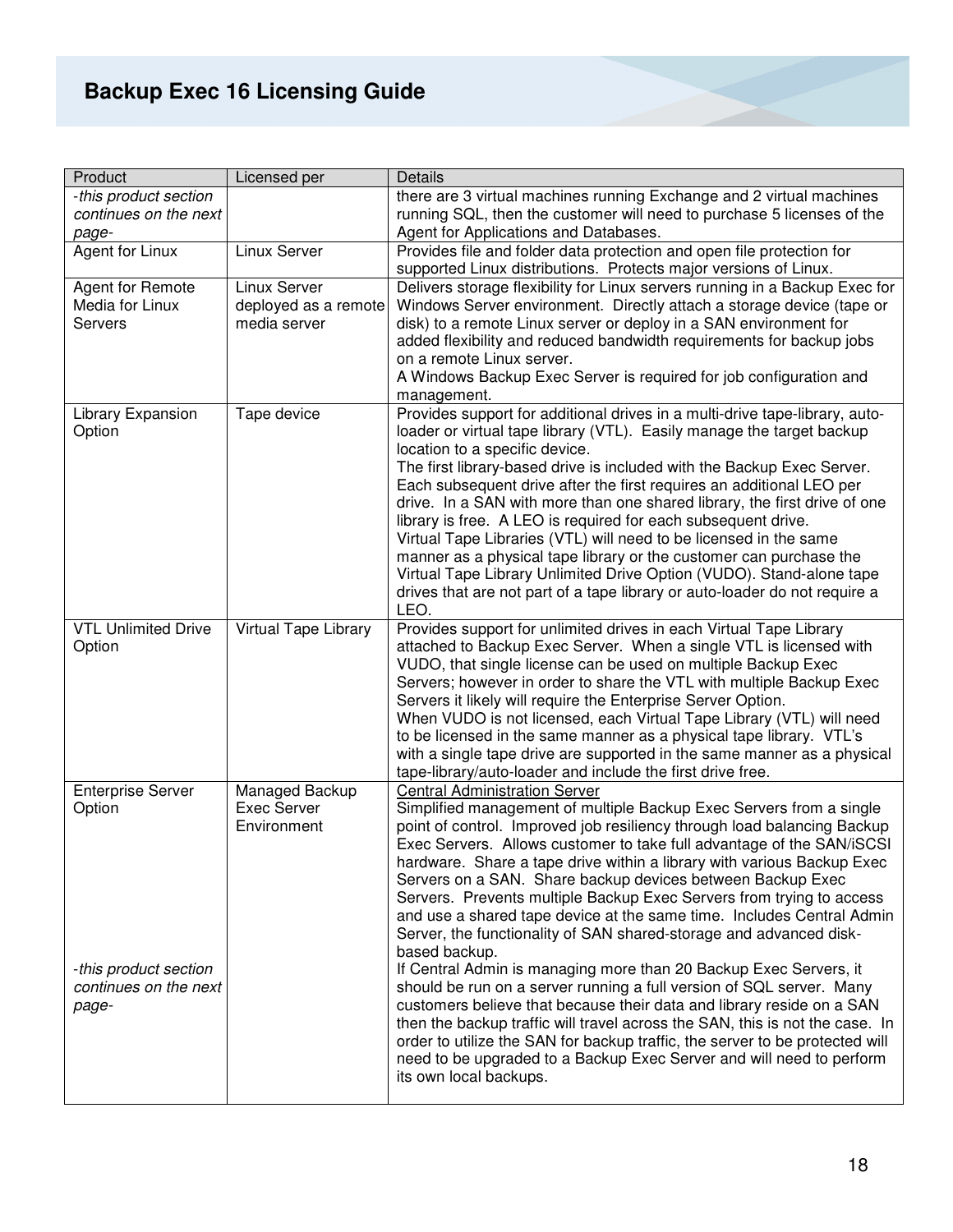| Product                     | Licensed per             | Details                                                                                                                                                                                                                                                                                                                                                                                                                                                                                                                                                                                                                                                                                                                                     |
|-----------------------------|--------------------------|---------------------------------------------------------------------------------------------------------------------------------------------------------------------------------------------------------------------------------------------------------------------------------------------------------------------------------------------------------------------------------------------------------------------------------------------------------------------------------------------------------------------------------------------------------------------------------------------------------------------------------------------------------------------------------------------------------------------------------------------|
|                             |                          | <b>Advanced Disk-based Backup</b><br>Eliminates the need to perform recurring full backups for supported<br>remote resources. Enables Backup Exec to move backup processing<br>from the host computer to the Backup Exec Server. Restore the<br>contents of directories to what they were at the time of any full or<br>incremental backup. Simplifies the management and restore critical<br>data sets. Reduces the weekly backup window.<br>Off-host backups require 3 <sup>rd</sup> party hardware snapshot utilities.<br>Note: the Enterprise Server Option (ESO) license covers the usage of<br>off-host or synthetic capabilities of the Advanced Disk Backup Option<br>(ADBO) therefore you have an unlimited use of these features. |
| <b>NDMP Option</b>          | NDMP based NAS<br>device | Supports the backup and restore of NDMP NetApp, EMC Celerra and<br>IBM N-Series storage configurations with tape devices attached.<br>Protection for NDMP devices residing in remote locations including in a<br>Storage Area Network (SAN) configurations. Automated NDMP filer<br>data duplication to tape. Expands the number of disk targets that can<br>be selected for disk-based data protection.<br>Clustered NAS devices require only a NDMP license for the "active"<br>node in the cluster since both NAS devices have the same data to<br>protect on them.                                                                                                                                                                      |
| <b>Deduplication Option</b> | Backup Exec Server       | Supports a data-reduction strategy by optimizing storage and network<br>bandwidth. Supports the following deduplication methods: client-side<br>deduplication, either on an intelligent disk device or to a deduplication<br>disk storage device; Backup Exec server-side deduplication with a<br>deduplication disk storage device; appliance deduplication on an<br>OpenStorage device. Supports integrated deduplication at the Backup<br>Exec Server and on remote computers that have the Agent for Windows<br>or the Agent for Linux installed.                                                                                                                                                                                       |

#### **Example licensing scenarios**

Example A:

| Customer environment and needs    | Customer needs to purchase               |
|-----------------------------------|------------------------------------------|
| 2 Windows file servers (physical) | 1 x Backup Exec Server                   |
| • 1 Exchange server (physical)    | • $2 \times$ Agent for Windows           |
|                                   | 1 x Agent for Applications and Databases |

Example B:

| Customer environment and needs               | Customer needs to purchase               |
|----------------------------------------------|------------------------------------------|
| • 1 Windows file server (physical)           | 1 x Backup Exec Server                   |
| • 1 Exchange server (physical)               | 1 x Agent for Windows                    |
| • 1 SQL server (physical)                    | • 2 x Agent for VMware & Hyper-V         |
| • 2 ESXi servers with a total combined of 10 | 4 x Agent for Applications and Databases |
| VMs, of the 10 VMs 2 are applications        | 1 x Deduplication Option                 |
| Needs deduplication                          |                                          |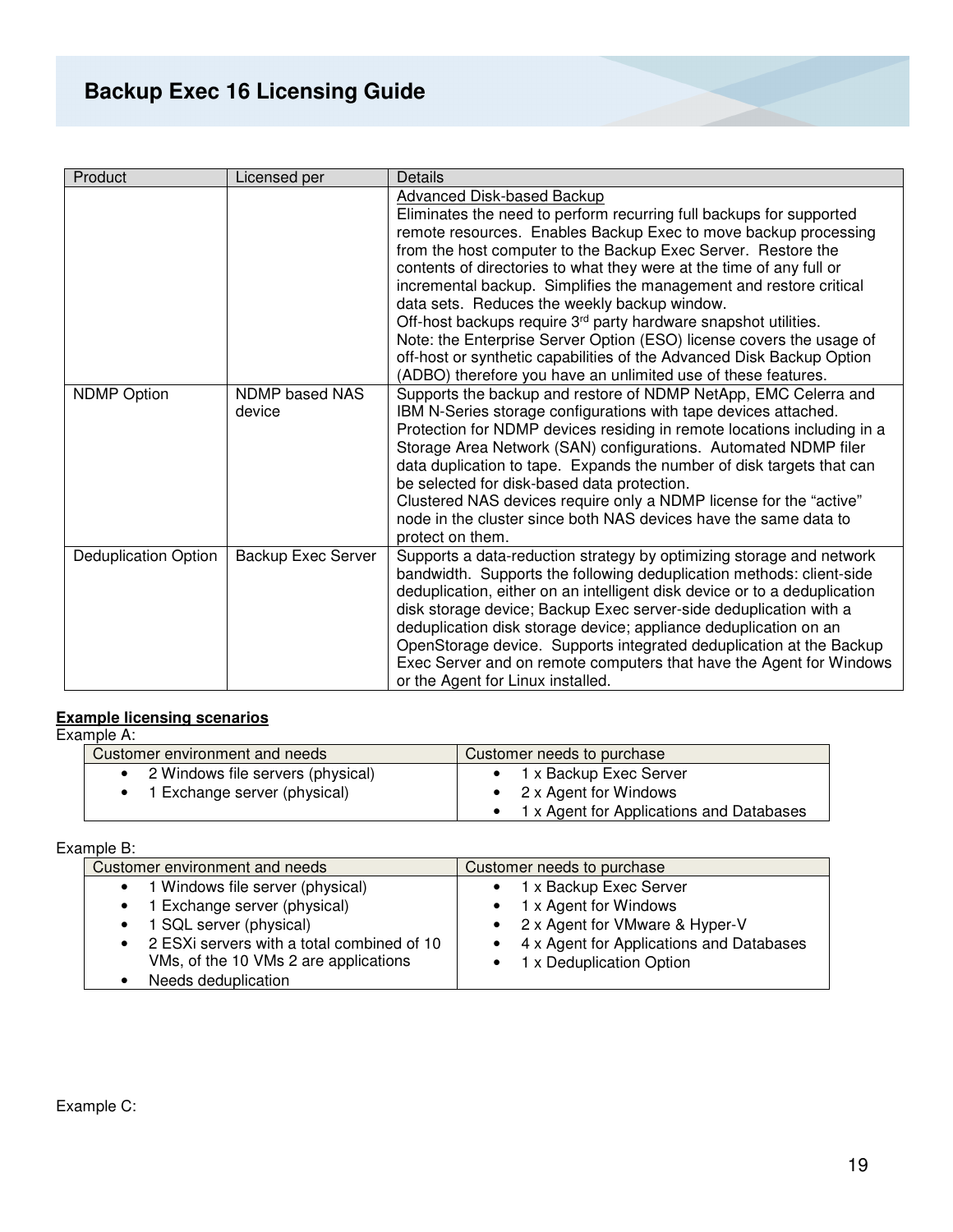#### Example D: Optimized duplication scenario

| Customer environment and needs                | Customer needs to purchase                 |
|-----------------------------------------------|--------------------------------------------|
| 3 Windows file server (physical)<br>$\bullet$ | • 2 x Backup Exec Servers                  |
| 1 ESXi server with 5 VMs                      | • 6 x Agent for Windows                    |
| • 1 SQL Server (physical)                     | • 2 x Agent for VMware & Hyper-V           |
| Needs deduplication                           | • 2 x Agent for Applications and Databases |
| Needs to duplicate data to another site       | • 2 x Deduplication Option                 |
| Needs central management                      | • 1 x Enterprise Server Option             |

#### **Licensing FAQs**

#### **I am interested in migrating to the simpler capacity licensing, are there cross grade SKUs to upgrade to Backup Exec Capacity?**

Yes. We offer both active and expired maintenance customers to upgrade to capacity licensing. Please refer to the Migration to Capacity section of this guide.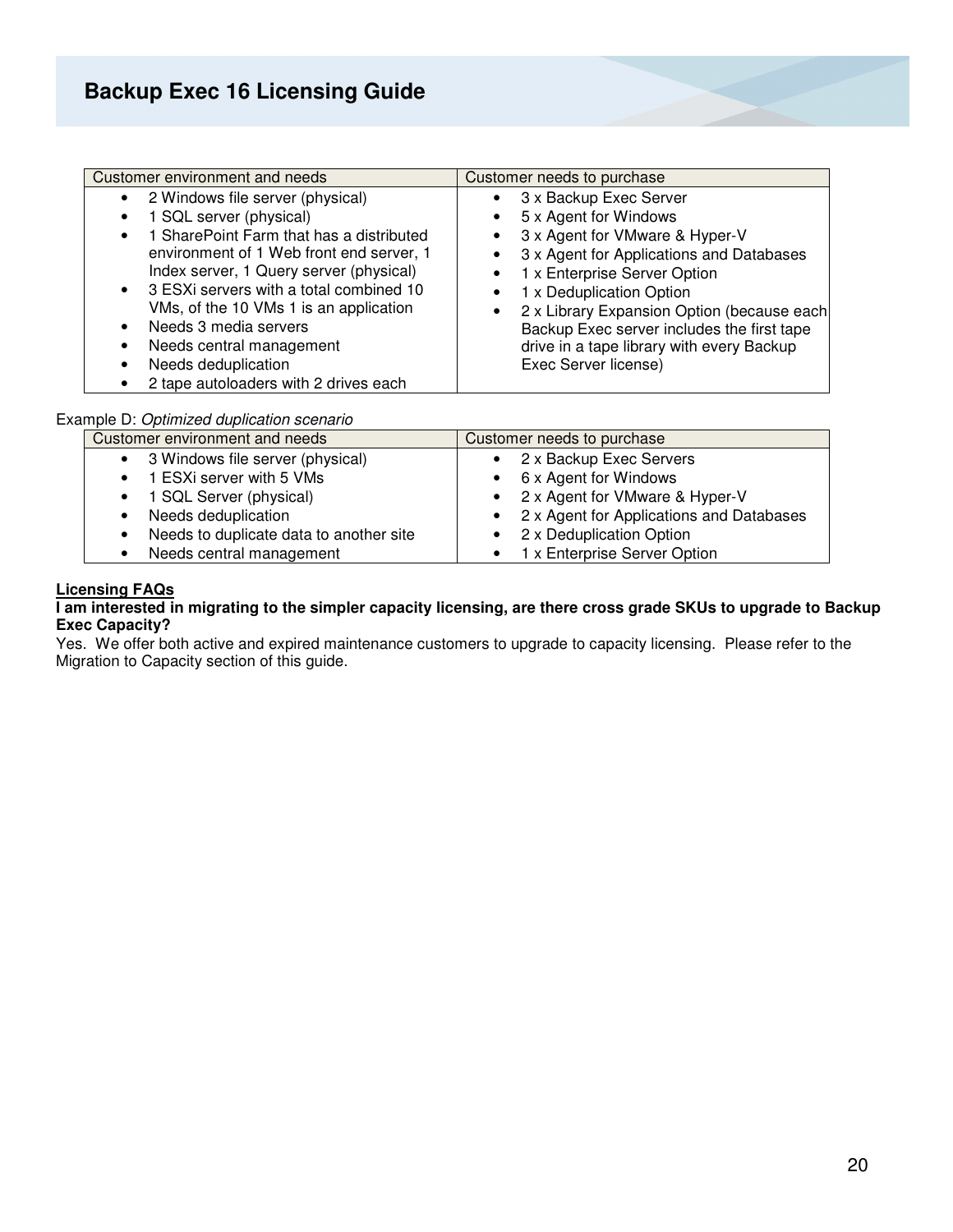#### **V-Ray Edition**

Protects virtual environments only. V-Ray Edition can be mixed with the a la carte licensing model to either add on more features that are not included in the V-Ray Edition or to extend protection to physical environments.

| Product       | Licensed per           | Details                                                                                                                                                                                                                                                                                                                                                                                                                                                                                                                                                                                                                       |
|---------------|------------------------|-------------------------------------------------------------------------------------------------------------------------------------------------------------------------------------------------------------------------------------------------------------------------------------------------------------------------------------------------------------------------------------------------------------------------------------------------------------------------------------------------------------------------------------------------------------------------------------------------------------------------------|
| V-Ray Edition | Occupied CPU<br>socket | The components in V-Ray can only be used in virtual environments.<br>Each V-Ray Edition license includes:<br>1 Backup Exec Server<br>1 Agent for VMware & Hyper-V (includes unlimited deployment of<br>Agent for Windows or Agent for Linux - restricted only for use in<br>VMware & Hyper-V virtual machines only)<br>Unlimited deployment of Agent for Applications and Databases -<br>$\bullet$<br>restricted only for use in VMware & Hyper-V virtual machines only<br><b>Deduplication Option</b><br>To fully protect a VMware or Hyper-V cluster, a license is required for<br>each socket of each node of the cluster. |
|               |                        | Customer is required to purchase the appropriate agents and options from<br>a la carte licensing to protect any physical systems other than the local<br>physical backup server.                                                                                                                                                                                                                                                                                                                                                                                                                                              |

#### Example licensing scenarios

Example A:

| Customer environment and needs  | Customer needs to purchase |
|---------------------------------|----------------------------|
| Virtual environment only        | • 6 x V-Ray Edition        |
| • 3 ESXi hosts, dual processors |                            |
| 15 virtual machines             |                            |

Example B:

| Customer environment and needs         | Customer needs to purchase                            |
|----------------------------------------|-------------------------------------------------------|
| Virtual and physical environment       | 6 x V-Ray Edition<br>٠                                |
| 3 ESXi hosts, dual processors<br>٠     | 3 x Agent for Windows<br>٠                            |
| 25 virtual machines                    | 1 x Agent for Linux                                   |
| 3 Windows file servers (physical)<br>٠ | 1 x Agent for Applications and Databases<br>٠         |
| 1 Linux server (physical)              | 9 x Library Expansion Option (because V-<br>$\bullet$ |
| 1 SQL server (physical)                | Ray Edition includes Backup Exec server               |
| 1 tape autoloader with 10 drives       | and each Backup Exec server includes the              |
| Needs deduplication                    | first tape drive in a tape library with every         |
| Needs central management               | Backup Exec Server license)                           |
|                                        | 1 x Enterprise Server Option                          |

#### Example C:

| Customer environment and needs   | Customer needs to purchase      |
|----------------------------------|---------------------------------|
| Virtual and physical environment | $\bullet$ 4 x V-Ray Edition     |
| • 2 ESXi hosts, dual processors  | $\bullet$ 4 x Agent for Windows |
| 1 Windows file server (physical) | $\bullet$ 1 x Agent for Linux   |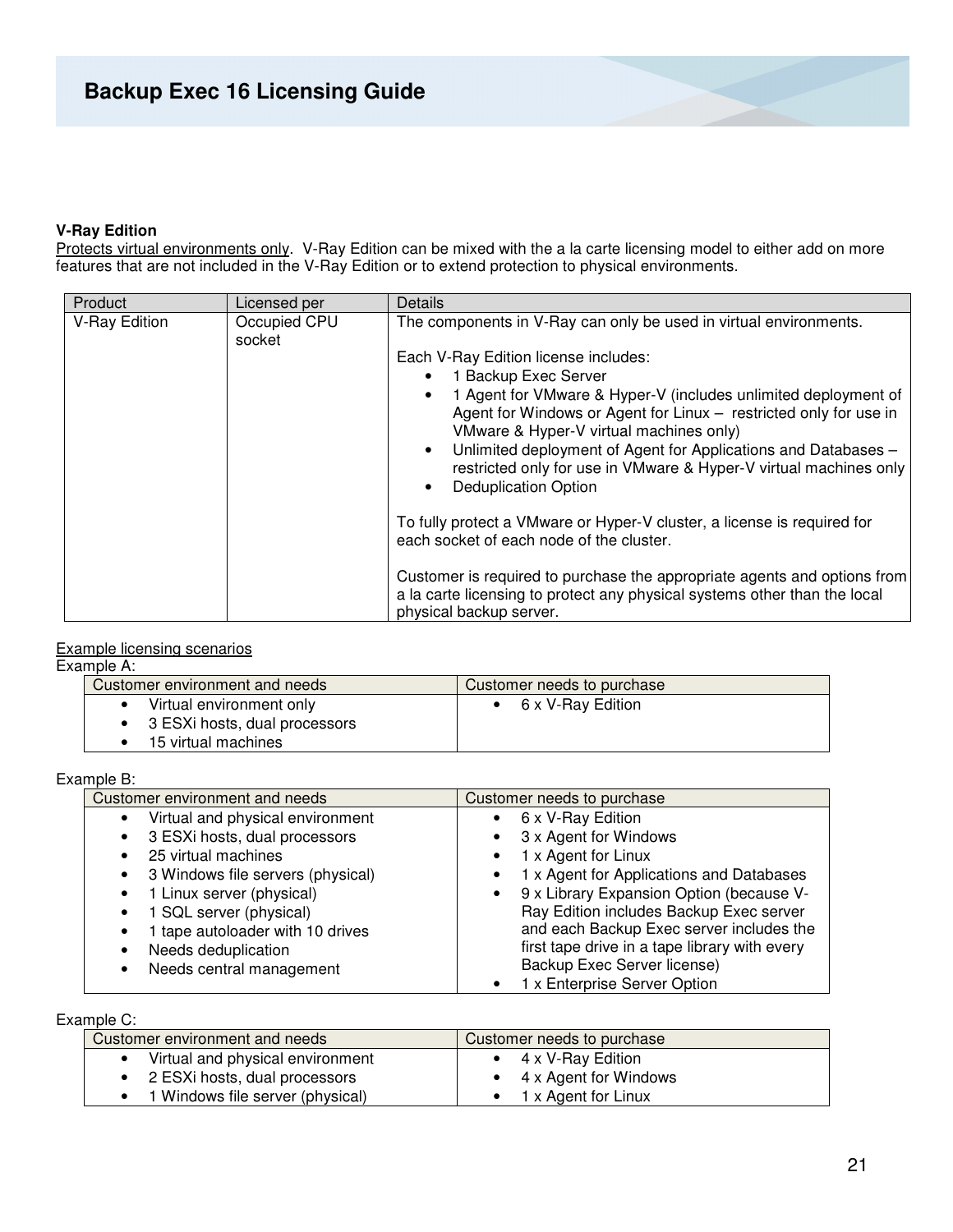| • 1 Linux server (physical)                   | 2 x Agent for Applications and Databases<br>$\bullet$ |
|-----------------------------------------------|-------------------------------------------------------|
| 1 Oracle database (physical)                  | 2 x Library Expansion Option (because V-<br>$\bullet$ |
| 1 SharePoint Farm that has a distributed      | Ray Edition includes BE server and each               |
| environment of 1 Web front end server, 1      | Backup Exec server includes the first tape            |
| Index server, 1 Query server (physical)       | drive in a tape library with every Backup             |
| 2 tape autoloaders with 2 drives<br>$\bullet$ | Exec Server license)                                  |
| 1 Virtual tape library with 10 drives         | • 1 x VTL Unlimited Drive Option (covers an           |
| Needs deduplication                           | unlimited amount of virtual tape drives)              |
| Needs central management                      | 1 x Enterprise Server Option<br>$\bullet$             |

#### Example D: VMware or Hyper-V cluster scenario

| Customer environment and needs       | Customer needs to purchase |
|--------------------------------------|----------------------------|
| cluster with 2 CPU sockets (<br>node | V-Rav Edition              |

#### **Licensing FAQs**

#### **I also have a physical environment I need to protect in addition to my virtual environment, does V-Ray Edition protect my physical environment?**

No. V-Ray Edition only is licensed to protect virtual environment, with the exception that the Backup Exec Server and Deduplication components included in V-Ray Edition can be used to protect your physical environment. You need to purchase the appropriate a la carte agents and options to cover your remaining physical environment and backup needs.

#### **Does the V-Ray Edition license include protection of the local physical Backup Exec Server (media server)?**  Yes.

#### **I am interested in migrating to the simpler capacity licensing, are there cross grade SKUs to upgrade to Backup Exec Capacity?**

Yes. We offer both active and expired maintenance customers to upgrade to capacity licensing. Please refer to the Migration to Capacity section of this guide.